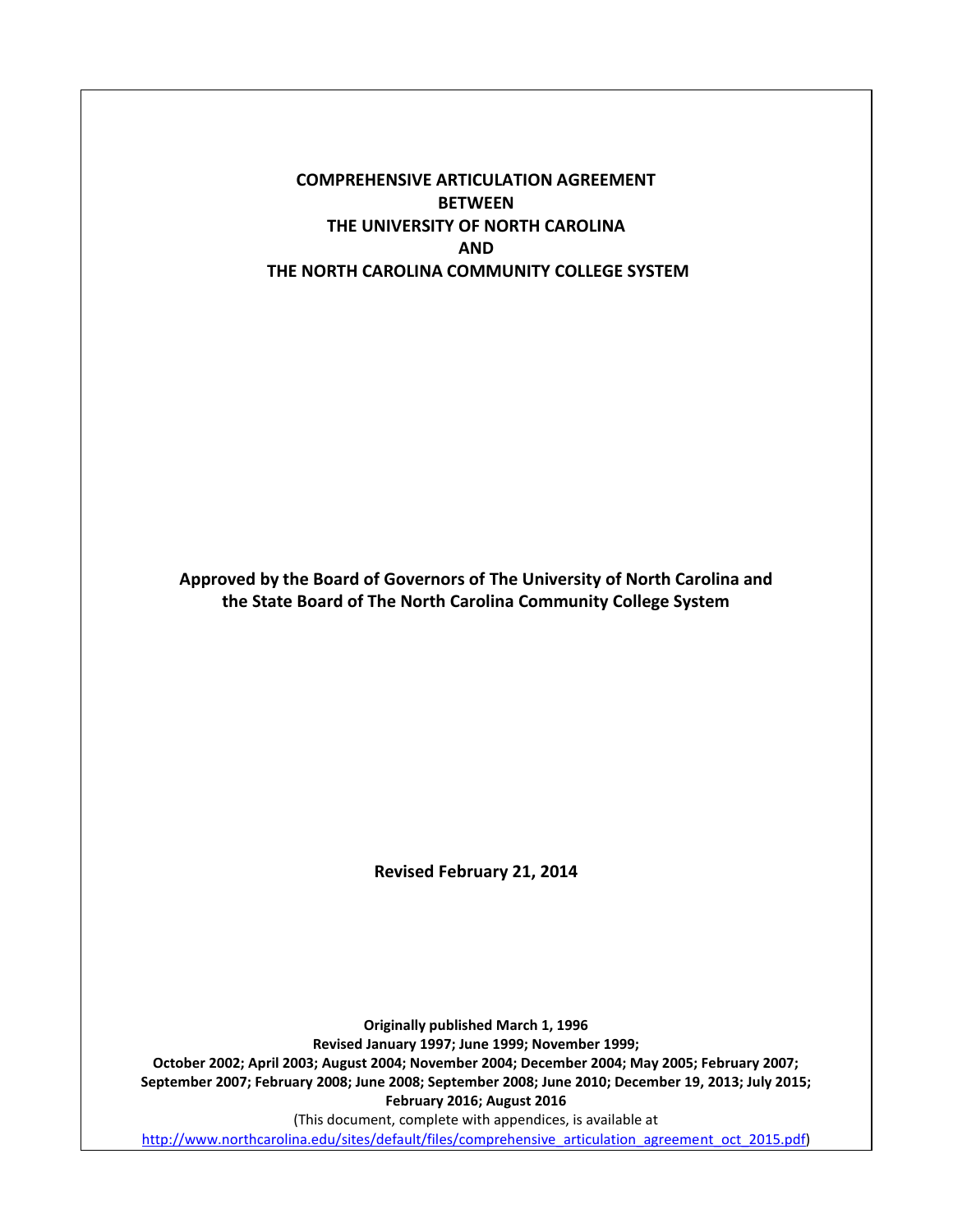### **COMPREHENSIVE ARTICULATION AGREEMENT (CAA) BETWEEN THE UNIVERSITY OF NORTH CAROLINA AND THE NORTH CAROLINA COMMUNITY COLLEGE SYSTEM**

### **TABLE OF CONTENTS**

**[Legislative](#page-2-0) Overview**

**[Review and Revision of the Comprehensive Articulation Agreement \(2013\)](#page-2-1)**

**[Assumptions and Intent](#page-3-0)**

**[Policies](#page-3-1)**

**[Regulations](#page-5-0)**

### **[Appendices](#page-10-0)**

- **A. [Legislation](#page-11-0)**
- **B. [Purpose and History](#page-14-0)**

### **C. [Transfer Advisory Committee Procedures](#page-16-0)**

- Form CAA-01 Course Addition/Deletion
- Form CAA-02 Change of Course Status to UGETC
- Form CAA-03 Change of Course Designation to Pre-Major/Elective or General Education
- **D. [Transfer Advisory Committee](#page-26-0)**
- **E. [CAA Transfer Credit Appeal Procedure](#page-27-0)**
- **F. [Associate in Arts and Associate in Science Curriculum Standards](#page-29-0)**
- **G. Transfer Course List**

This document contains the articulation agreement in sections I-IV. Supporting documentation is provided in the appendices.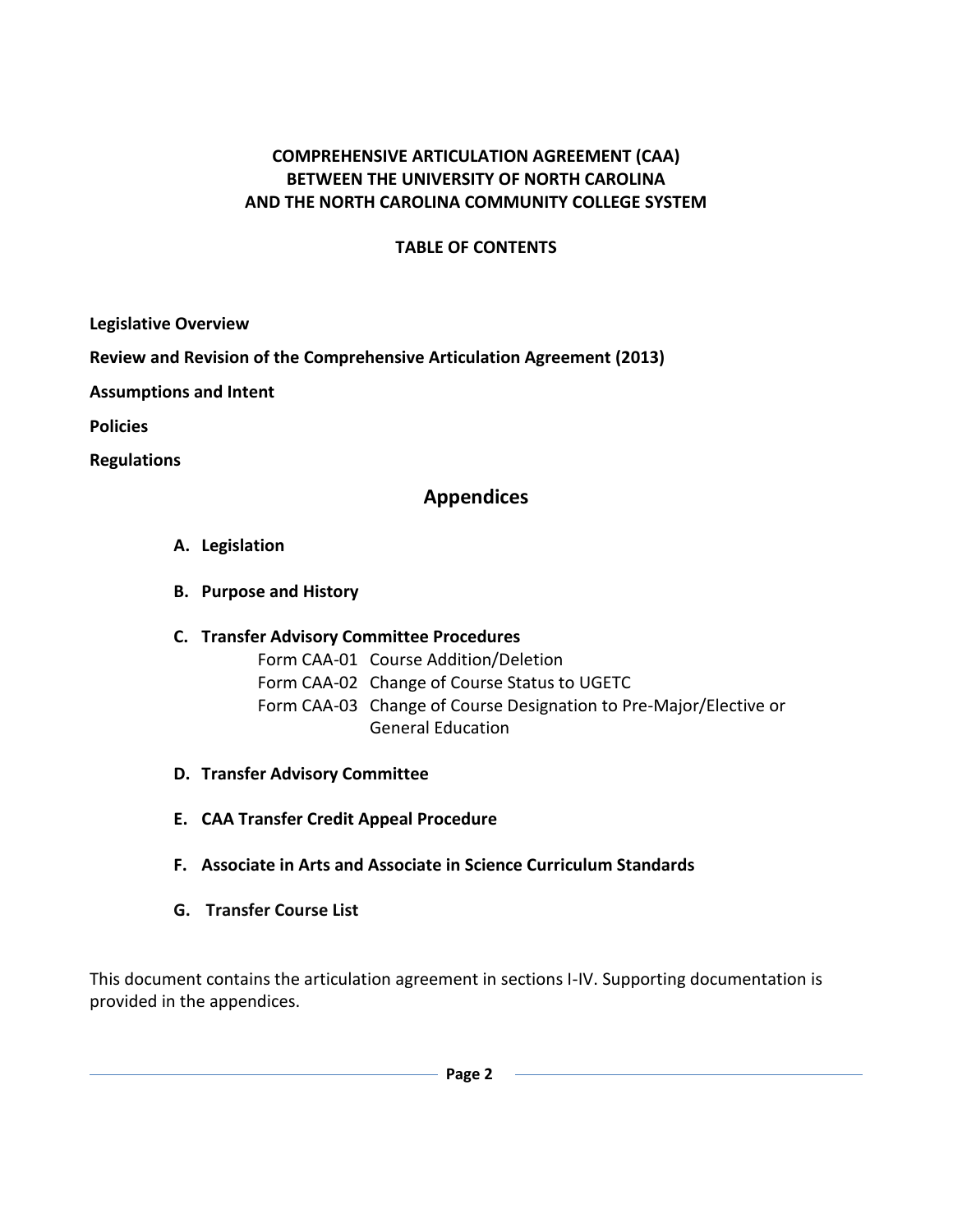# **I. Legislative Overview**

<span id="page-2-0"></span>The Comprehensive Articulation Agreement fulfills the provisions of House Bill 739, Senate Bill 1161 (1995 Session of the General Assembly), and House Bill 903. The original legislation is provided in Appendix A. Section 1 of HB 739 instructed the Board of Governors of The University of North Carolina and the State Board of Community Colleges to develop a plan for the transfer of credits between the institutions of the North Carolina Community College System, and between them and the constituent institutions of The University of North Carolina. Section 3 of HB 739 instructed the State Board of Community Colleges to implement common course descriptions for all community college programs by June 1, 1997. Section 1 of SB 1161 directed The University of North Carolina Board of Governors and the State Board of Community Colleges to develop a plan that ensures accurate and accessible academic counseling for students considering transfer between community colleges, and between community colleges and the constituent institutions of The University of North Carolina. Section 2 of SB 1161 required the two Boards to establish a timetable for the development of guidelines and transfer agreements for program majors, professional specialization, and associate in applied science degrees. Section 3 of SB 1161 directed the Board of Governors of The University of North Carolina and the State Board of Community Colleges to review their policies and rules and make any changes that are necessary to implement the plan for the transfer of credits.

In 2013, S.L. 2013-72 (HB 903) further emphasized the importance of the Comprehensive Articulation Agreement (CAA) by mandating compliance with its terms the terms and requiring biannual joint reviews to assure full institutional adherence to the agreement. The bill requires that a report, summarizing the results of these reviews, including any instances of non-compliance or revision to the agreement be submitted to the Joint Legislative Oversight Committee on November 1 of each year.

# **II. Review and Revision of the Comprehensive Articulation Agreement (2013)**

<span id="page-2-1"></span>Since the Comprehensive Articulation Agreement was established in 1997, there have been nearly two decades of student and faculty experience with the CAA, and considerable changes in lower-level general education requirements, and major program requirements of our North Carolina public senior institutions. Additionally, executive and legislative agencies with the state have endorsed greater participation in college level work by qualified secondary students.

After the review of the CAA within the context of these changes, this revision of CAA policies and curricula is designed to better facilitate the original purpose of the CAA to optimize the transfer of credits between the institutions of the North Carolina Community College System and the University of North Carolina institutions.

The focus of the current review of the CAA includes the following:

- 1. Supporting current general education requirements at senior institutions.
- 2. Establishing a process for maintaining currency.
- 3. Ensuring current information is universally accessible to students and advisors at both senior institutions and community colleges.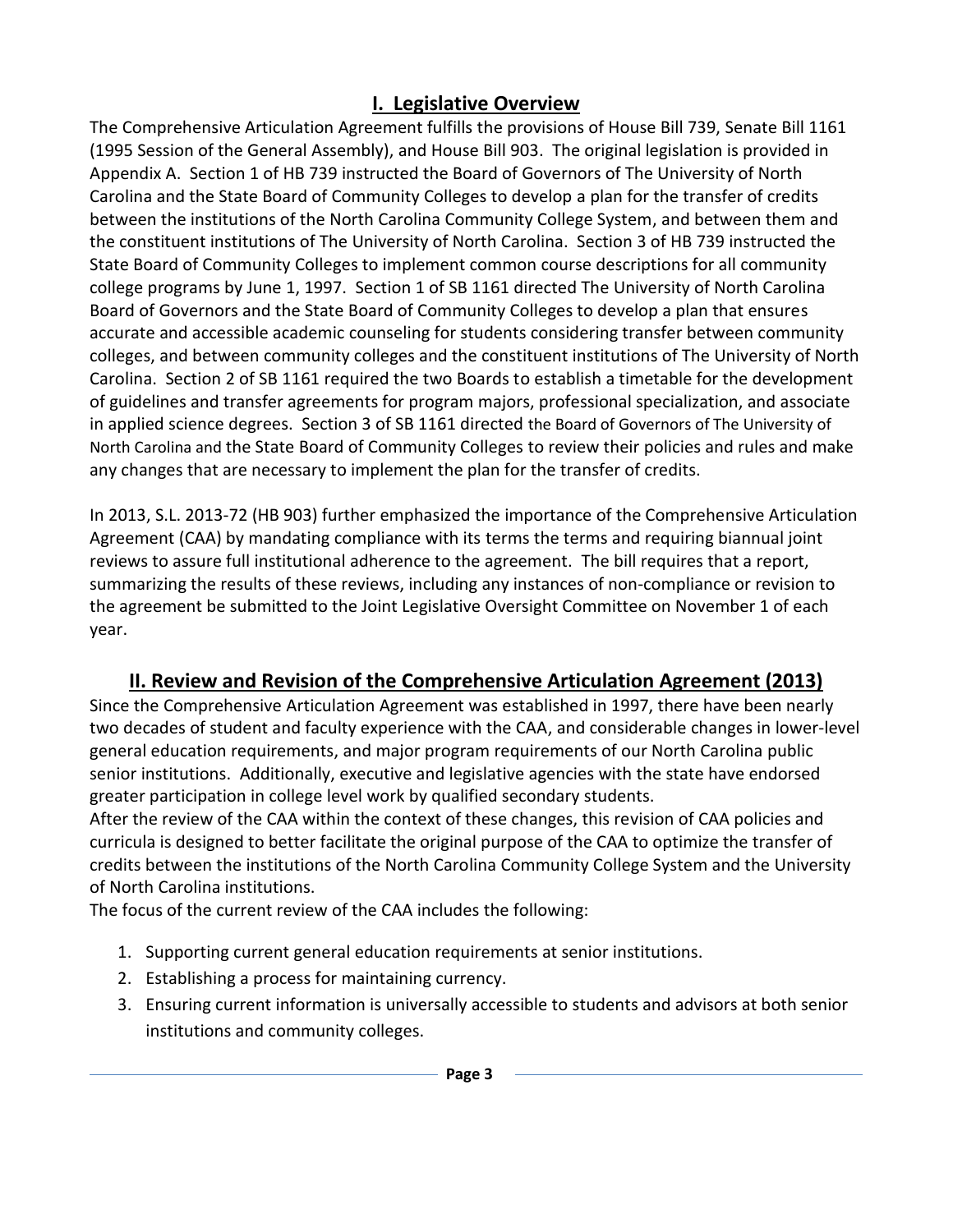The revised Comprehensive Articulation Agreement serves as a current and adaptive agreement that supports more students completing both the associates and baccalaureate degrees.

# **III. Assumptions and Intent**

<span id="page-3-0"></span>The Comprehensive Articulation Agreement between The University of North Carolina and the North Carolina Community College System rests upon several assumptions common to successful statewide comprehensive articulation agreements. The primary assumption is that institutions recognize the professional integrity of other public post-secondary institutions that are regionally accredited for college transfer programs. All courses designated as approved for college transfer under this agreement will be taught by faculty who meet Southern Association of Colleges and Schools (SACS) Commission on Colleges credential requirements**.** Another assumption is that substantial commonality exists in the lower-division general education requirements and courses currently offered at all universities and community colleges for the purpose of transfer.

The general education courses and pre-major courses offered at the institutions that comprise The University of North Carolina and the North Carolina Community College System are similar in intended outcomes and competencies, and so, transferable between institutions. The general education requirements of the receiving institutions remain in effect for all students not participating in this comprehensive articulation agreement; any upper-division general education requirements and graduation requirements remain unaffected by this agreement. Institution-wide, lower-division general education requirements serve as the starting point for determining specific general education courses in each baccalaureate major. The specific lower-level courses required for each major are the subject of the pre-majors developed by joint discipline committees. The purpose and history are provided in Appendix B.

# **IV. Policies**

<span id="page-3-1"></span>The Comprehensive Articulation Agreement (CAA) applies to all fifty-eight North Carolina community colleges and all sixteen constituent institutions of The University of North Carolina. The CAA is applicable to all North Carolina community college students who successfully complete a course designated as transferable or graduate with an A.A. or A.S. degree and transfer to a constituent institution of The University of North Carolina. The regulations for implementation of the CAA were originally approved by the Board of Governors and the State Board of Community Colleges. The Transfer Advisory Committee (TAC) oversees refinements of the regulations and minor changes. Significant changes will be brought to the Board of Governors and the State Board of Community Colleges for review at the discretion of the respective Presidents of The University of North Carolina and the North Carolina Community College System. The TAC Procedures are provided in Appendix C.

Since the CAA was first established, the state of North Carolina has encouraged high school students to maximize their time by taking college coursework under various initiatives. The CAA policies extend to high school students taking college coursework through the North Carolina Community College System and/or the constituent universities of the University of North Carolina.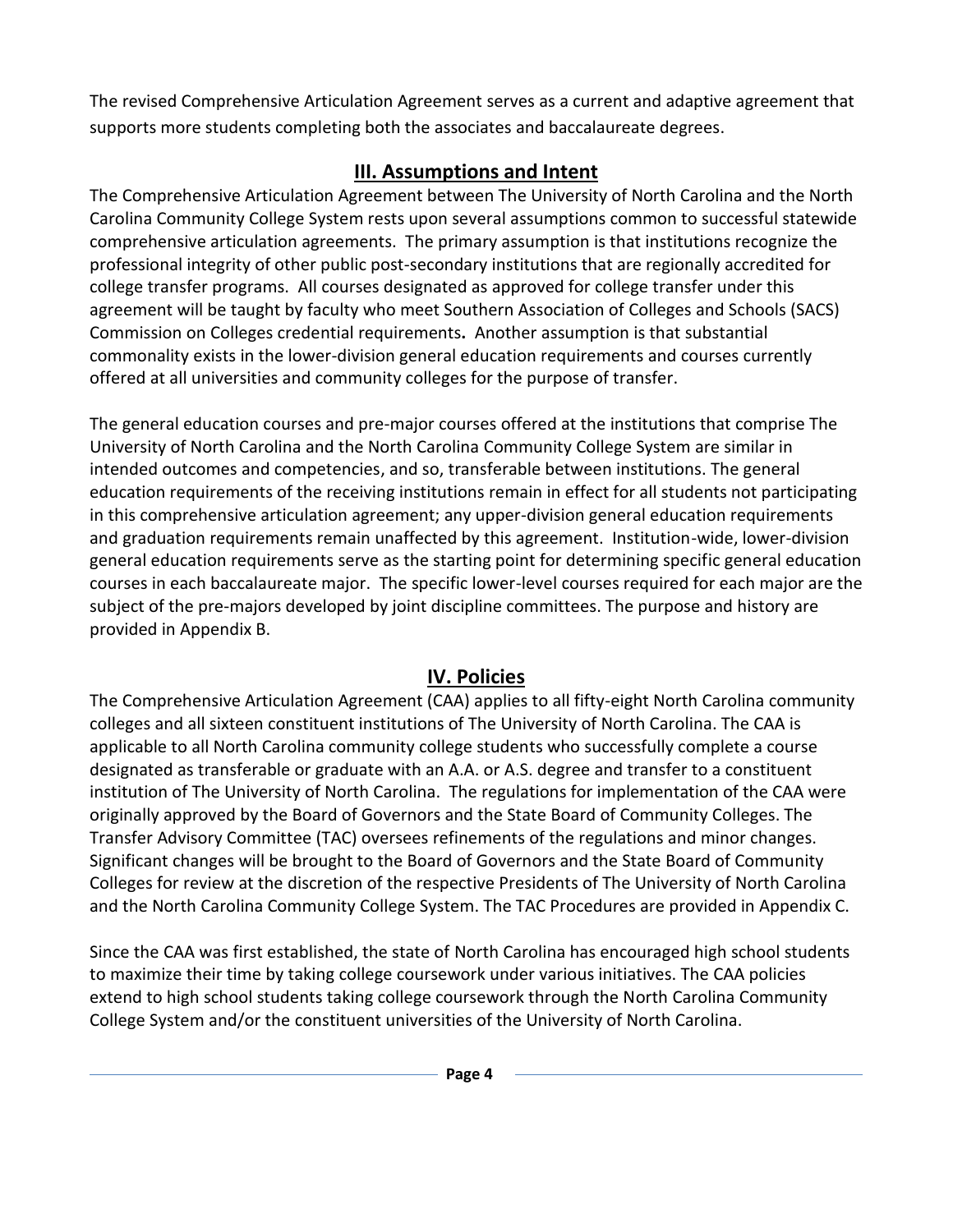# **A. Transfer Advisory Committee (TAC)**

Authority to interpret the CAA policy rests with the TAC. The TAC is an eight-member committee appointed by the Presidents of the North Carolina Community College System and The University of North Carolina. Questions concerning the CAA policy interpretations should be directed to the appropriate system's chief academic officer with an explanation of the institutional policy that may (appear to) be in conflict with CAA policy. The chief academic officer will forward unresolved questions to the TAC for interpretation. Each system will appoint one ex-officio nonvoting member of the TAC. Each system will appoint one staff member to support the work of the TAC.

Questions about the transferability of the course work under the CAA or any proposed changes to the policies, general education courses, or pre-majors must be addressed by the TAC. Changes to the curriculum standards for the Associate in Arts and Associate in Science degree programs are the authority of the State Board of Community Colleges. The TAC will be notified of any changes.

# **B. Transfer Assured Admissions Policy (TAAP)**

The TAAP assures admission to one of the 16 UNC institutions under the following conditions:

- Admission is not assured to a specific campus or specific program or major.
- Students must have graduated from a North Carolina community college with an Associate in Arts or Associate in Science degree.
- Students must meet all requirements of the CAA.
- Students must have an overall GPA of at least 2.0 on a 4.0 scale, as calculated by the college from which they graduated, and a grade of "C" or better in all CAA courses.
- Students must be academically eligible for re-admission to the last institution attended.
- Students must meet judicial requirements of the institution to which they apply.
- Students must meet all application requirements at the receiving institution, including the submission of all required documentation by stated deadlines.

If a student is denied admission to a UNC institution, then he or she will be notified in writing by the institution. In this notification, the student will be directed to the College Foundation of North Carolina (CFNC) website [\(www.cfnc.org\)](http://www.cfnc.org/) where the student will be given information regarding space availability and contacts in the respective UNC Admissions offices. It is the student's responsibility to contact each institution's admissions office to get specific information about admissions and available majors.

If the previous steps do not result in admission to a UNC institution, then the student should contact the CFNC Resource Center at 1-866-866-CFNC.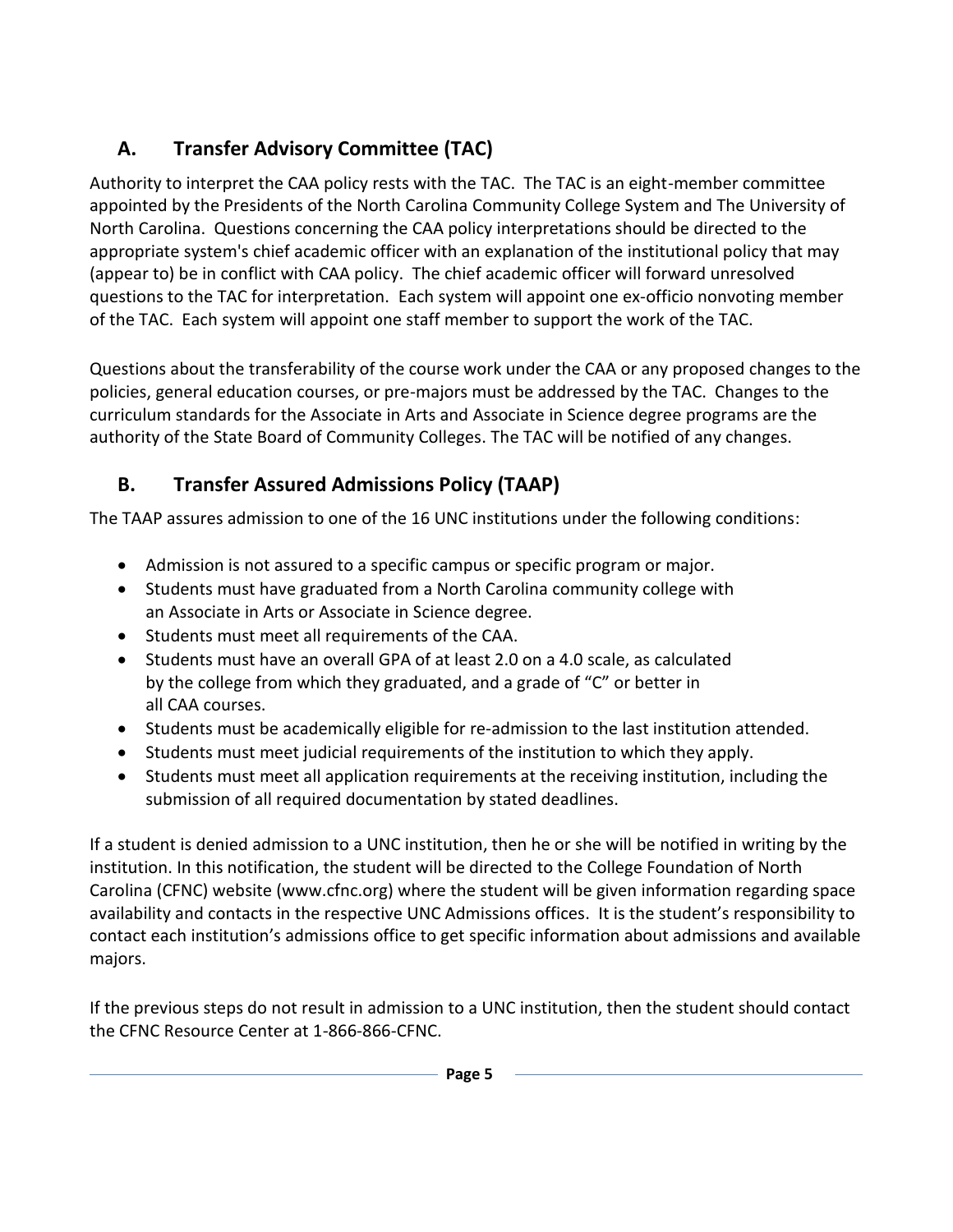# **C. Transfer Credit Appeal**

If a transfer student perceives that the terms of the CAA have not been honored, he or she may follow the Transfer Credit Appeal Procedure as outlined in Appendix E. Each UNC and community college institution will provide a link to the Transfer Credit Appeal Procedure on its website.

# **V. Regulations**

# <span id="page-5-0"></span>**D. A. Transfer of Credits**

The CAA establishes the procedures governing the transfer of credits for students who transfer from a North Carolina Community College to a constituent institution of The University of North Carolina. The CAA does not address admission to a specific institution or to a specific major within an institution.

# **1. Eligibility**

To be eligible for the transfer of credits under the CAA, the student must graduate from the community college with an Associate in Arts (AA) or Associate in Science (AS) degree and have an overall Grade Point Average (GPA) of at least 2.0 on a 4.0 scale and a grade of "C" or better in all CAA courses. Students who do not complete the degree are eligible to transfer credits on a course-by course basis.

# **2. Definition of General Education Courses and Pre-major Courses**

The Associate in Arts (AA) and Associate in Science (AS) degree programs in the North Carolina Community College System require a total of sixty or sixty-one semester hours credit for graduation (see Appendix F) and are transferable to any UNC institution. The overall total is comprised of both lower-division general education and pre-major courses. This curriculum reflects the distribution of discipline areas commonly included in institution-wide, lower-division general education requirements for the baccalaureate degree.

The Associate in Arts (AA) and Associate in Science (AS) degree programs include general education requirements that represent the fundamental foundation for success and include study in the areas of English composition, communications, humanities and fine arts, natural sciences and mathematics, and social and behavioral sciences. Within these discipline areas, community colleges must include opportunities for the achievement of competence in reading, writing, oral communication, fundamental mathematical skills, and basic computer use. Students must meet the receiving university's foreign language and/or health and physical education requirements, if applicable, prior to or after transfer to the senior institution.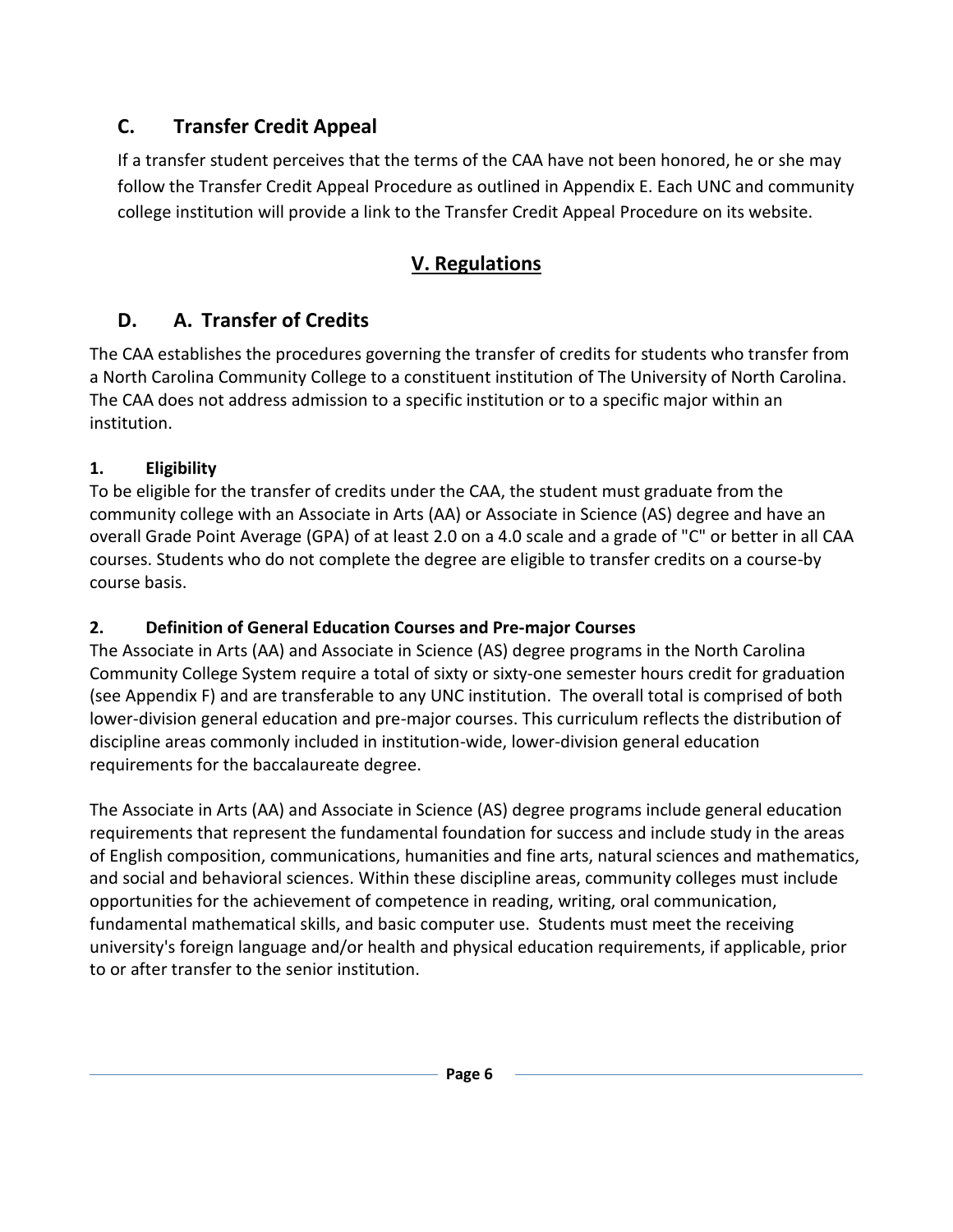The AA and AS degree programs of study are structured to include two components:

–**Universal General Education Transfer Component** comprises a minimum of 30 semester hours of credit, and

–**Additional general education, pre-major, and elective courses** that prepare students for successful transfer into selected majors at UNC institutions and bring the total number of hours in the degree programs to 60-61 semester hours.

To ensure maximum transferability of credits, students should select a transfer major and preferred transfer university before completing 30 semester hours of credit. Additional general education, premajor, and elective courses should be selected based on a student's intended major and transfer institution.

Each receiving institution will identify community college course equivalencies and publicize an equivalency course crosswalk to ensure transfer of credit uniformity and transparency.

The specific number and distribution of courses used to fulfill the requirement in each of these areas will be identified by each community college as meeting its own general education requirements. The Universal General Education Transfer Component and Other Required General Education courses will be drawn from those courses designated in the North Carolina Community College Combined Course Library as being transferable general education.This will preserve the autonomy of each community college to develop its own general education program, including those aspects that make its program unique. Students are directed to the pre-majors for specifics regarding courses and distribution.

## **3. Transfer of Associate in Arts and Associate in Science degree programs**

- a. The CAA enables North Carolina community college graduates of two-year Associate in Arts (AA) and Associate in Science (AS) degree programs who are admitted to constituent institutions of The University of North Carolina to transfer with junior status.
- b. Universities cannot place requirements on students transferring under the CAA that are not required of their native students.
- c. A student who completes the Associate in Arts or Associate in Science degree prior to transfer to a UNC institution will have fulfilled the UNC institution's lowerdivision general education requirements.
- d. Each UNC campus will establish and publish a campus policy/guideline outlining the campus decision whether a student who receives an Associate in Arts or Associate in Science degree through reverse transfer will have fulfilled the UNC institution's lower-division general education requirements.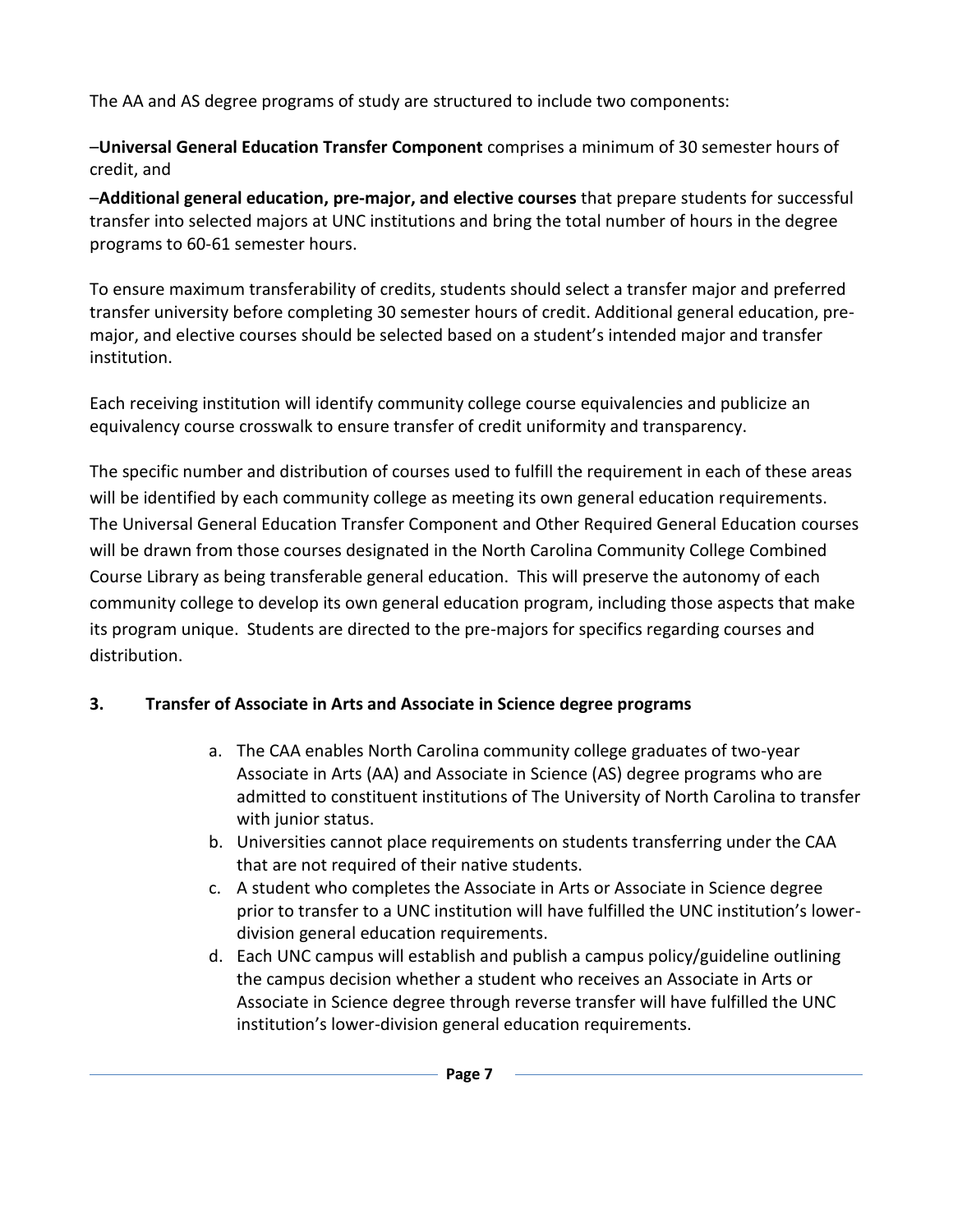- e. Due to degree requirements in some majors, additional courses at the UNC institution may be required beyond the general education courses and pre-major courses taken at the community college.
- f. Community college graduates of the Associate in Arts or Associate in Science degree programs who have earned 60 semester hours in approved transfer courses with a grade of "C" or better and an overall GPA of at least 2.0 on a 4.0 scale will receive at least 60 semester hours of academic credit upon admission to a UNC institution.
- g. Requirements for admission to some major programs may require additional prespecialty courses beyond the pre-major taken at the community college. Students entering such programs may need more than two academic years of course work to complete the baccalaureate degree, depending on requirements of the program.
- h. All courses approved for transfer in the CAA are designated as fulfilling general education or pre-major/elective requirements (see Appendix G). While general education and pre-major courses may also be used as electives, elective courses may not be used to fulfill general education requirements.
- i. CAA courses taken beyond the 60-61 SHC of credit in which the student received less than a "C" will not negate the provisions of the CAA.

### **4. UNC Minimum Admission Requirements (MAR) and Minimum Course Requirements (MCR)**

- a. Students who complete the Associate in Arts or the Associate in Science degree will satisfy UNC's minimum admission requirements (MAR) and minimum course requirements (MCR).
- b. Transfer students who are at least 21 years old are exempt from both MAR and MCR.
- c. Transfer students will also be considered to have satisfied (MAR) and (MCR) if they have:
	- 1. received the baccalaureate, or any higher degree, or
	- 2. earned at least twenty-four (24) transferrable undergraduate credits from a regionally accredited postsecondary institution. Transferrable undergraduate credit counted as part of these 24 hours shall also include:
		- a. credit earned at foreign institutions deemed to have the equivalence of regional accreditation; equivalence of regional accreditation generally refers to recognition by the foreign country's Ministry of Education and/or recognition by a credible organization offering credential evaluation services; and
		- b. credit awarded for prior learning as part of military service, with the military branch designated as the transfer institution.

Undergraduate credits awarded for AP (Advanced Placement), IB (International Baccalaureate), or other credit by exam shall not be included as part of these 24 hours.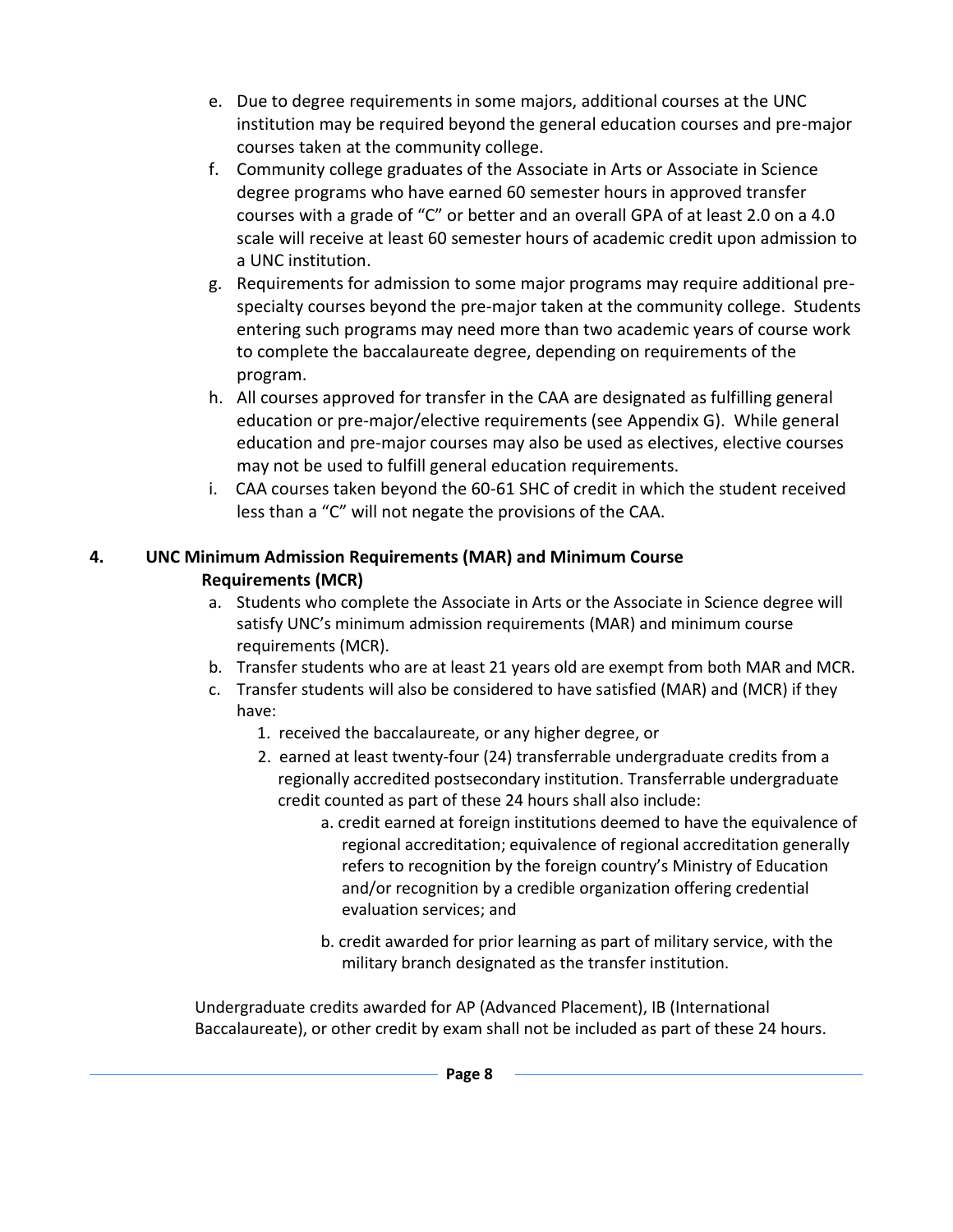## **5. Students not completing the Associate in Arts or Associate in Science degrees**

A North Carolina community college student who satisfactorily completes, with a grade of "C" or better, courses identified in the Universal General Education Transfer Component will receive credit applied toward the university's lower-division general education course requirements, subject to the following distribution limit: maximum of 6 hours in English Composition, 9 hours in Humanities/Fine Arts/Communications, 9 hours in Social/Behavioral Sciences, 8 hours in Mathematics, and 8 hours in the Natural Sciences.

A North Carolina community college student who satisfactorily completes a transfer course that is not designated as a Universal General Education Transfer Component course will receive transfer credit for the course. The receiving institution will determine whether the course will count as general education, pre-major, or elective credit.

## **6. Certification of Universal General Education Transfer Component Courses, Associate in Arts Degree, or Associate in Science Degree Completion**

Certification of completion of the Associate in Arts or Associate in Science degree is the responsibility of the community college at which the courses are successfully completed. Transcript identification of Universal General Education Transfer Component courses is also the responsibility of the community college at which the courses are completed. The transcripts of students who transfer before completing the degree will be evaluated on a course-by-course basis by the receiving university. The transferring student who has not completed the degree must meet the receiving institution's general education requirements.

# **7. Four-Year Degree Plan for Community College Transfer Students**

Beyond the Universal General Education Transfer Component courses, a program of study leading to the associate degree contains courses related to a student's major or program emphasis. Pre-major course tracks prepare students to succeed in their chosen field and provide students with clear pathways to completion. Each UNC institution will develop, publish, and maintain four-year degree plans identifying community college courses that provide pathways leading to associate degree completion, admission into the major, and baccalaureate completion. Students who complete the AA or AS degree and the degree plan tracks published by a UNC institution, and who are accepted into that institution and into that major within four years of initial enrollment at the community college, will continue into that major at the UNC institution with all courses fulfilling lower division general education and other degree requirements.

# **8. Transfer of courses taken in other associate degree programs**

Upon admission to another public two-year institution or to a public university, a community college student who was enrolled in an Associate in Applied Science (AAS) or Associate in Fine Arts (AFA) degree program and who satisfactorily completed the courses with a grade of "C" or better in all courses that are designated for college transfer (see Appendix G, CAA Transfer Course List) will receive credit for those courses. AAS or AFA students completing courses designated Universal General Education Transfer Component will receive equivalent general education course credit for those courses at the receiving institution. For courses not designated as Universal General Education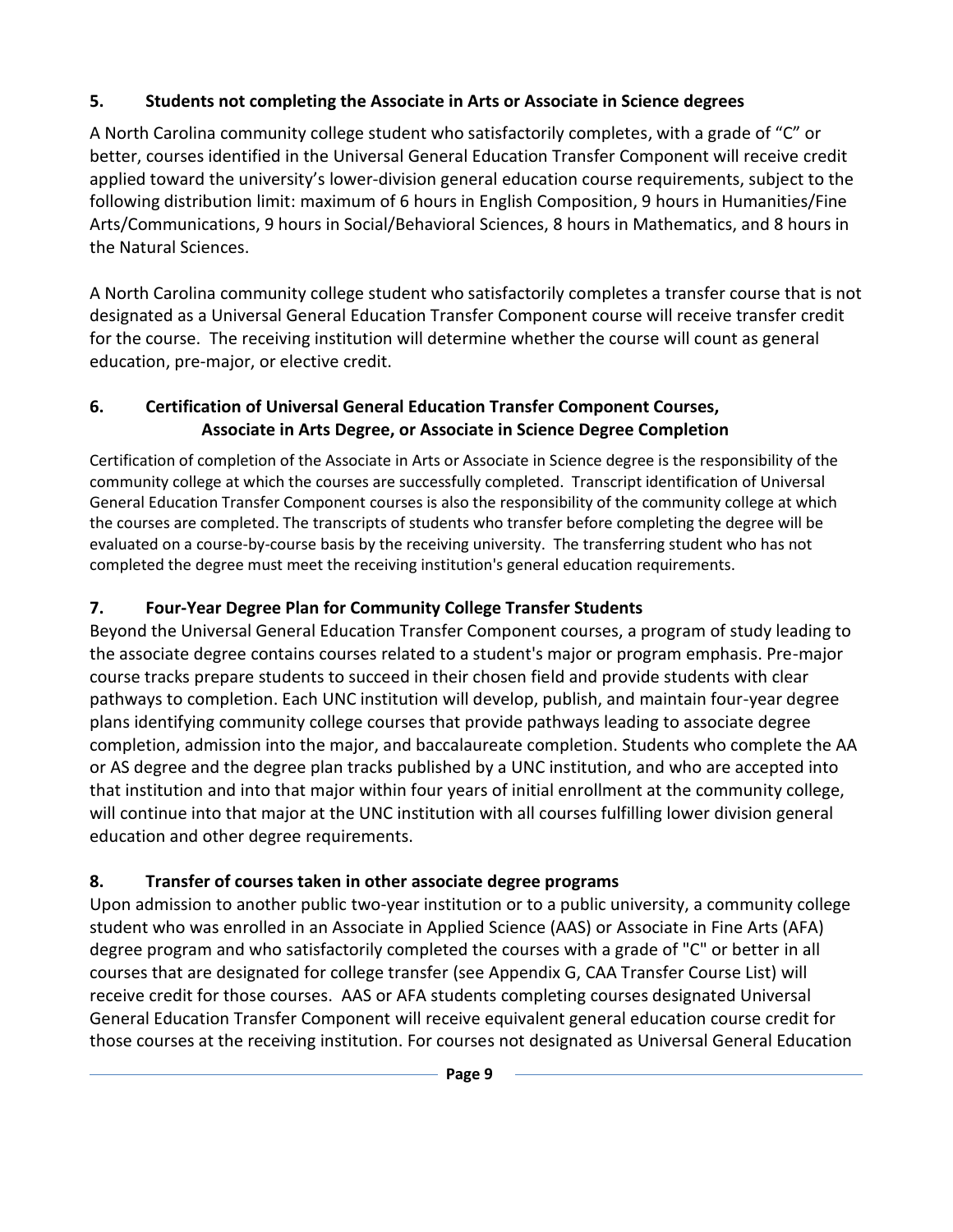Transfer Component, the receiving institution will determine whether the course will count as general education or pre-major/elective credit. Students in these programs who transfer must meet the general education requirements of the receiving institution.

Articulation of Associate in Fine Arts or Associate in Applied Science degree programs may be handled on a bilateral articulation agreement basis rather than on a state-wide basis. Under bilateral agreements, individual universities and one or more community colleges may join in a collaborative effort to facilitate the transfer of students from AFA or AAS degree programs to baccalaureate degree programs.

The TAC encourages the development of new bi-lateral articulation agreements among institutions; However, TAC will not maintain a current inventory of bilateral articulation agreements for AAS degree programs.

# **9. Transfer of courses not originated at North Carolina community colleges**

Transfer courses that do not originate at a North Carolina community college or UNC institution may be used under the CAA with the following stipulations:

- a. Courses must be completed at a regionally accredited (e.g., SACS) institution of higher education;
- b. Courses must meet general education requirements; and
- c. Courses may total no more than 14 semester hours of general education course credit.
- d. For courses not originating at a NC community college, if the courses are used to complete the AA or AS, the courses will transfer as part of the degree. Otherwise, if 14 hours or less are presented without completion of the AA or AS, then the receiving institution will consider the courses on a course-by-course basis.

## **10. Transfer of Advanced Placement (AP) course credit**

Advanced Placement (AP) course credits, awarded for a score of three or higher, are acceptable as part of a student's successfully completed Associate in Arts or Associate in Science degree under the CAA. Students who receive AP course credit at a community college but do not complete the Associate in Arts or Associate in Science degree will have AP credit awarded on the basis of the receiving institution's AP policy.

# **B. Impact of the CAA on other articulation agreements**

The CAA takes precedence over bilateral articulation agreements established between constituent institutions of the University of North Carolina and the North Carolina Community College System but does not necessarily preclude such agreements. Institution-to-institution articulation agreements that fall within the parameters of the CAA and enhance transferability of students from community colleges to senior institutions are encouraged. Institutional articulation agreements conflicting with the CAA are not permitted.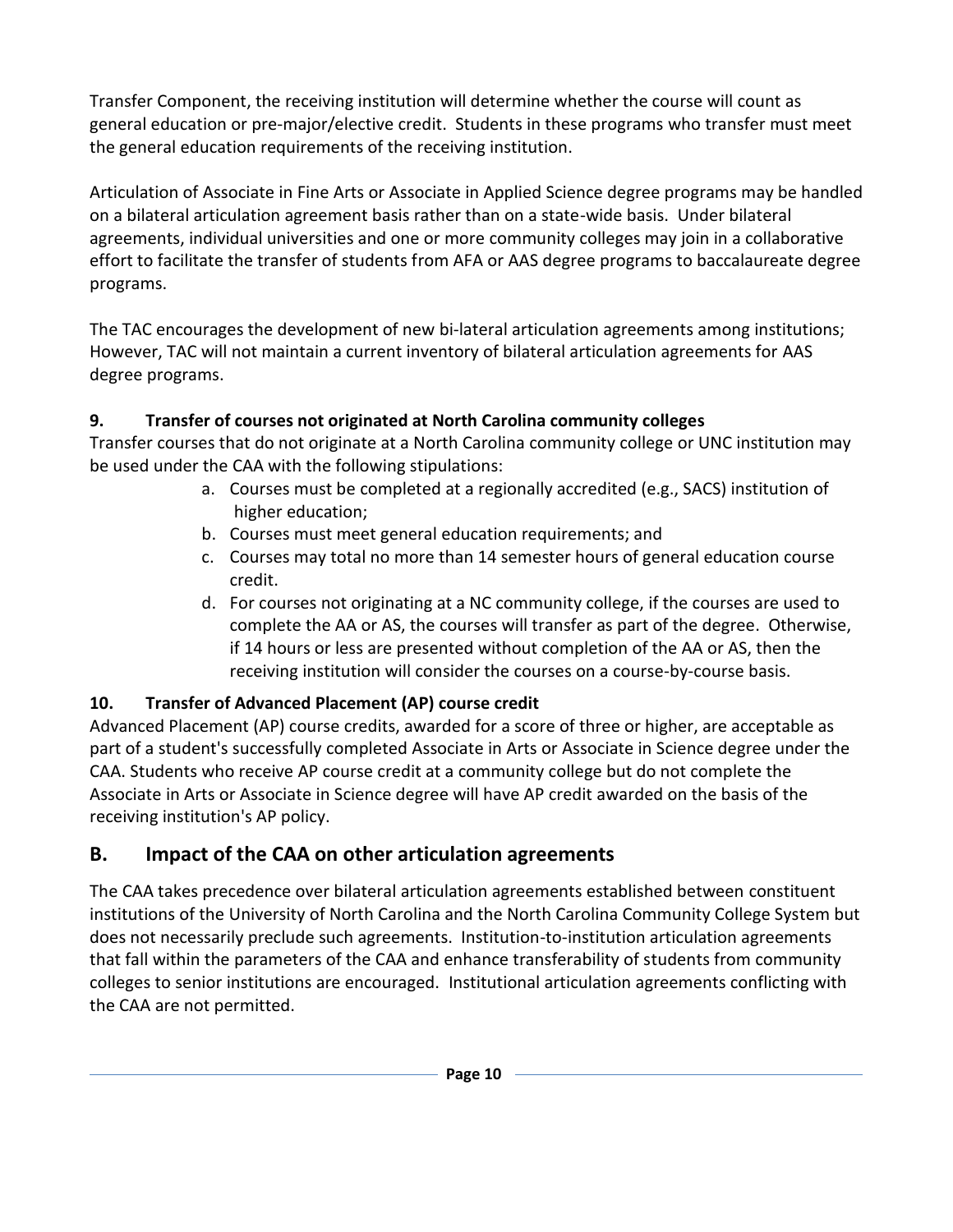# **C. Compliance Procedures**

The Transfer Advisory Committee (TAC) is charged with ensuring compliance of institutional policies and practices regarding the CAA. To that end, a TAC Review Team, comprised of one UNC representative and one community college representative, will survey and review the institutional transfer credit policies and procedures of two UNC institutions per quarter*.* The TAC will report the findings to UNC-General Administration and the North Carolina Community College System Office.

# **D. Students enrolled prior to Fall Semester 2014**

<span id="page-10-0"></span>Students officially enrolled in an AA or AS program at a North Carolina community college prior to Fall Semester 2014 are subject to the conditions and protections contained in the CAA in place at the time of their initial enrollment as long as they have remained continuously enrolled.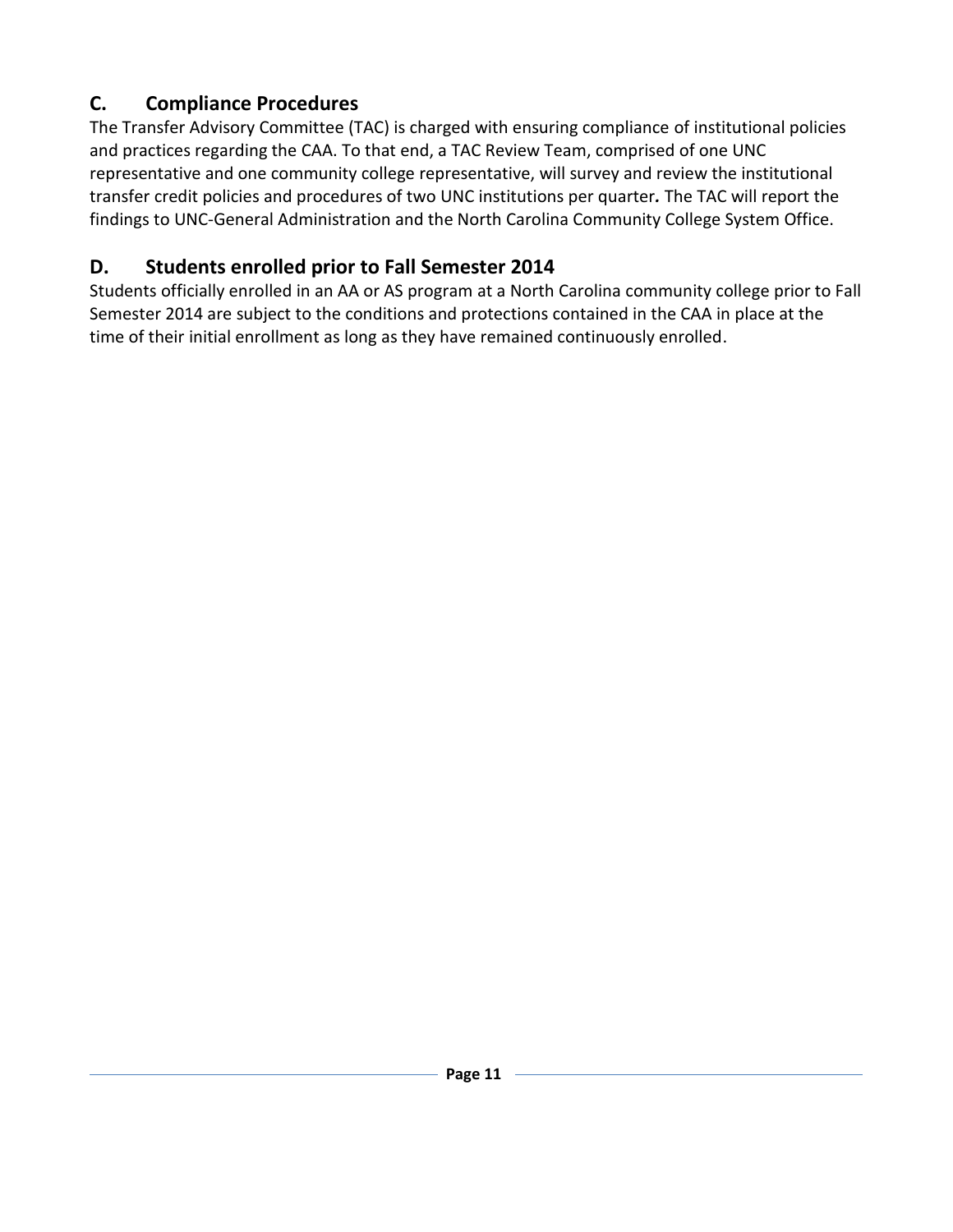# **Appendices Appendix A Legislation**

### **HB 739, SB 1161, HB 903**

### <span id="page-11-0"></span>GENERAL ASSEMBLY OF NORTH CAROLINA 1995 SESSION RATIFIED BILL

### CHAPTER 287 HOUSE BILL 739

#### AN ACT TO SIMPLIFY THE TRANSFER OF CREDIT BETWEEN NORTH CAROLINA INSTITUTIONS OF HIGHER EDUCATION.

Section 1. The Board of Governors of The University of North Carolina and the State Board of Community Colleges shall develop a plan for the transfer of credits between the institutions of the North Carolina Community College System and between the institutions of the North Carolina Community College System and the constituent institutions of The University of North Carolina. The Board of Governors and the State Board of Community Colleges shall make a preliminary report to the Joint Legislative Oversight Committee on Education prior to March 1, 1996. The preliminary report shall include a timetable for the implementation of the plan for the transfer of credits.

Sec. 2. It is the intent of the General Assembly to review the plan developed by the Board of Governors and the State Board of Community Colleges pursuant to Section 1 of this act and to adopt a plan prior to July 1, 1996, for the transfer of credits between the institutions of the North Carolina Community College System and between the institutions of the North Carolina Community College System and the constituent institutions of The University of North Carolina.

Sec. 3. The State Board of Community Colleges shall implement a common course numbering system, to include common course descriptions, for all community college programs by June 1, 1997. A progress report on the development of the common course numbering system shall be made to the Joint Legislative Oversight Committee on Education by March 1, 1996.

Sec. 4. This act is effective upon ratification.

In the General Assembly read three times and ratified this the 19th day of June, 1995.

Dennis A. Wicker **Harold J. Brubaker** Harold J. Brubaker

President of the Senate Speaker of the House of Representatives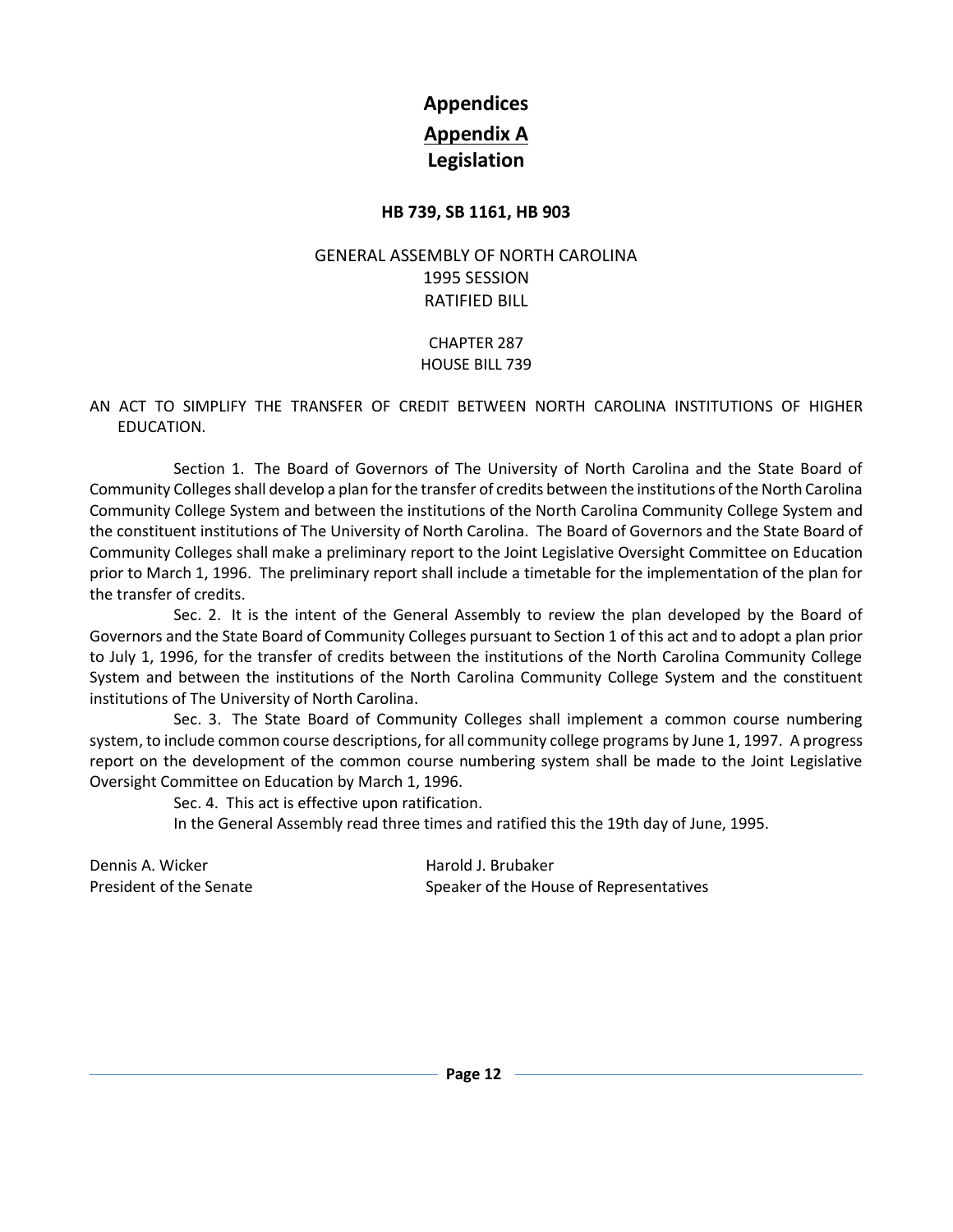#### GENERAL ASSEMBLY OF NORTH CAROLINA 1995 SESSION RATIFIED BILL

#### CHAPTER 625 SENATE BILL 1161

### AN ACT TO IMPLEMENT THE RECOMMENDATION OF THE JOINT LEGISLATIVE EDUCATION OVERSIGHT COMMITTEE TO IMPLEMENT AND MONITOR THE PLAN FOR THE TRANSFER OF CREDITS BETWEEN NORTH CAROLINA INSTITUTIONS OF HIGHER EDUCATION.

Whereas, it is in the public interest that the North Carolina institutions of higher education have a uniform procedure for the transfer of credits from one community college to another community college and from the community colleges to the constituent institutions of The University of North Carolina; and

Whereas, the Board of Governors of The University of North Carolina and the State Board of Community Colleges have developed a plan for the transfer of credits between the North Carolina institutions of higher education; and

Whereas, the General Assembly continues to be interested in the progress being made towards increasing the number of credits that will transfer and improving the quality of academic advising available to students regarding the transfer of credits; Now, therefore,

Section 1. The Board of Governors of The University of North Carolina and the State Board of Community Colleges shall develop a plan to provide students with accurate and understandable information regarding the transfer of credits between community colleges and between community colleges and the constituent institutions of The University of North Carolina. The plan shall include provisions to increase the adequacy and availability of academic counseling for students who are considering a college transfer program. The Board of Governors and the State Board of Community Colleges shall report on the implementation of this plan to the General Assembly and the Joint Legislative Education Oversight Committee by January 15, 1997.

Sec. 2. The Board of Governors and the State Board of Community Colleges shall establish a timetable for the development of guidelines and transfer agreements for program majors, professional specializations, and associate in applied science degrees. The Board of Governors and the State Board of Community Colleges shall submit the timetable and report on its implementation to the General Assembly and the Joint Legislative Education Oversight Committee by January 15, 1997.

Sec. 3. The State Board of Community Colleges shall review its policies and rules and make any changes in them that are necessary to implement the plan for the transfer of credits, including policies and rules regarding the common course numbering system, Combined Course Library, reengineering initiative, and the system wide conversion to a semester-based academic year. The necessary changes shall be made in order to ensure full implementation by September 1, 1997.

Sec. 4. This act is effective upon ratification.

In the General Assembly read three times and ratified this the 21st day of June, 1996.

| Dennis A. Wicker        | Harold J. Brubaker                      |
|-------------------------|-----------------------------------------|
| President of the Senate | Speaker of the House of Representatives |

**Page 13**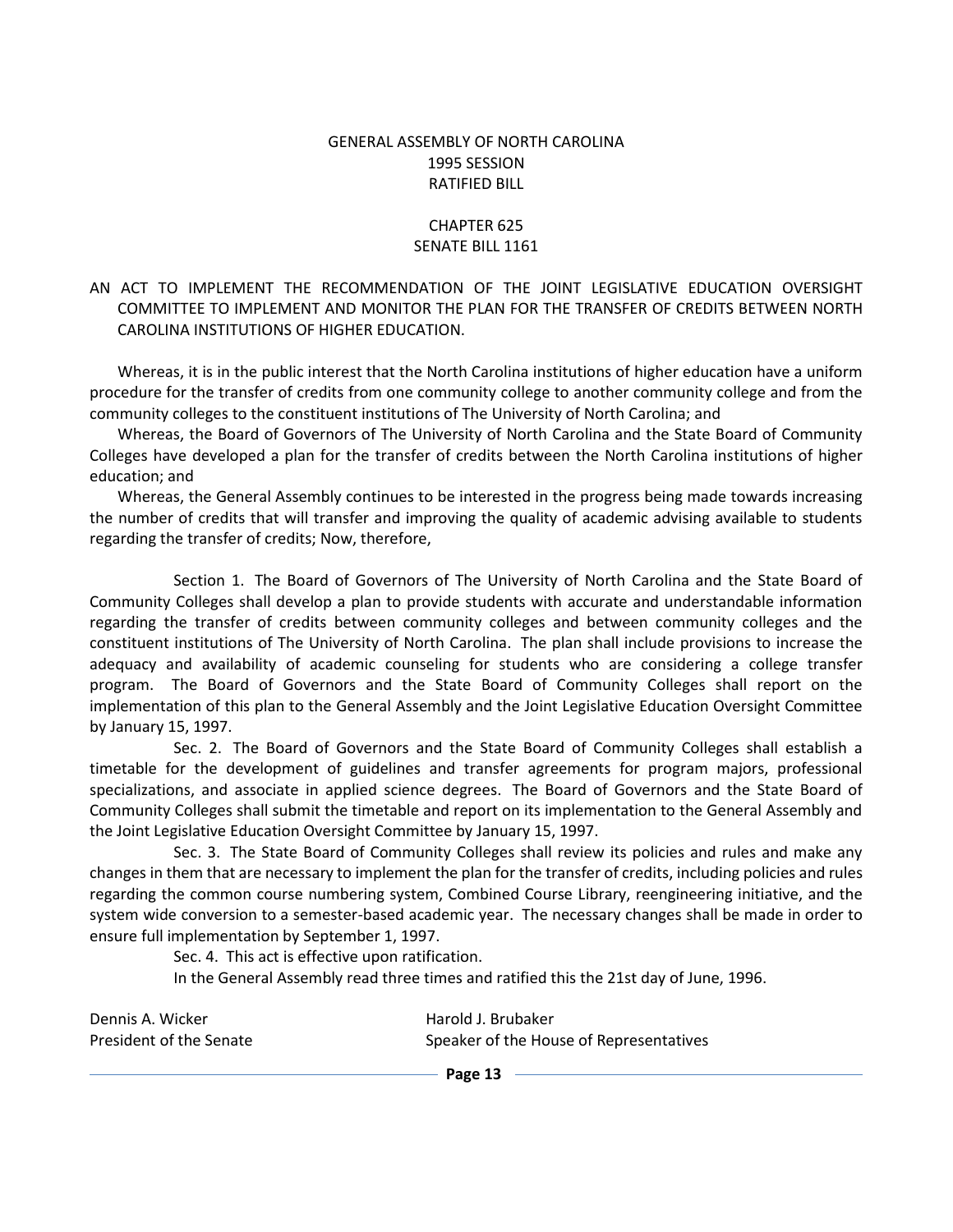#### GENERAL ASSEMBLY OF NORTH CAROLINA SESSION 2013

### SESSION LAW 2013-72 HOUSE BILL 903

AN ACT TO REQUIRE ALL CONSTITUENT INSTITUTIONS OF THE UNIVERSITY OF NORTH CAROLINA TO FULLY ADHERE TO THE COMPREHENSIVE ARTICULATION AGREEMENT WITH THE NORTH CAROLINA COMMUNITY COLLEGE SYSTEM REGARDING THE TRANSFER OF COURSES AND ACADEMIC CREDITS BETWEEN THE TWO SYSTEMS AND THE ADMISSION OF TRANSFER STUDENTS AND TO DIRECT THE UNIVERSITY OF NORTH CAROLINA AND THE NORTH CAROLINA COMMUNITY COLLEGE SYSTEM TO REPORT BIANNUALLY REGARDING THE AGREEMENT TO THE JOINT LEGISLATIVE EDUCATION OVERSIGHT COMMITTEE.

The General Assembly of North Carolina enacts:

Section 1. G.S. 116-11 is amended by adding a new subdivision to read:

"(10c) The Board of Governors shall require each constituent institution to adhere fully to the Comprehensive Articulation Agreement between The University of North Carolina and the North Carolina Community College System that addresses the transfer of courses and academic credits between the two systems and the admission of transfer students. The Board of Governors shall further ensure that the agreement is applied consistently among the constituent institutions. The University of North Carolina and the North Carolina Community College System shall conduct biannual joint reviews of the Comprehensive Articulation Agreement to ensure that the agreement is fair, current, and relevant for all students and institutions and shall report their findings to the Joint Legislative Education Oversight Committee, including all revisions to the Comprehensive Articulation Agreement and reports of noncompliance by November 1 of each year. The University of North Carolina and the North Carolina Community College System shall also jointly develop an articulation agreement advising tool for students, parents, and faculty to simplify the course transfer and admissions process."

Section 2. This act is effective when it becomes law. In the General Assembly read three times and ratified this the 5th day of June, 2013.

Daniel J. Forest **Thom Tillis** 

President of the Senate Speaker of the House of Representatives

Pat McCrory Governor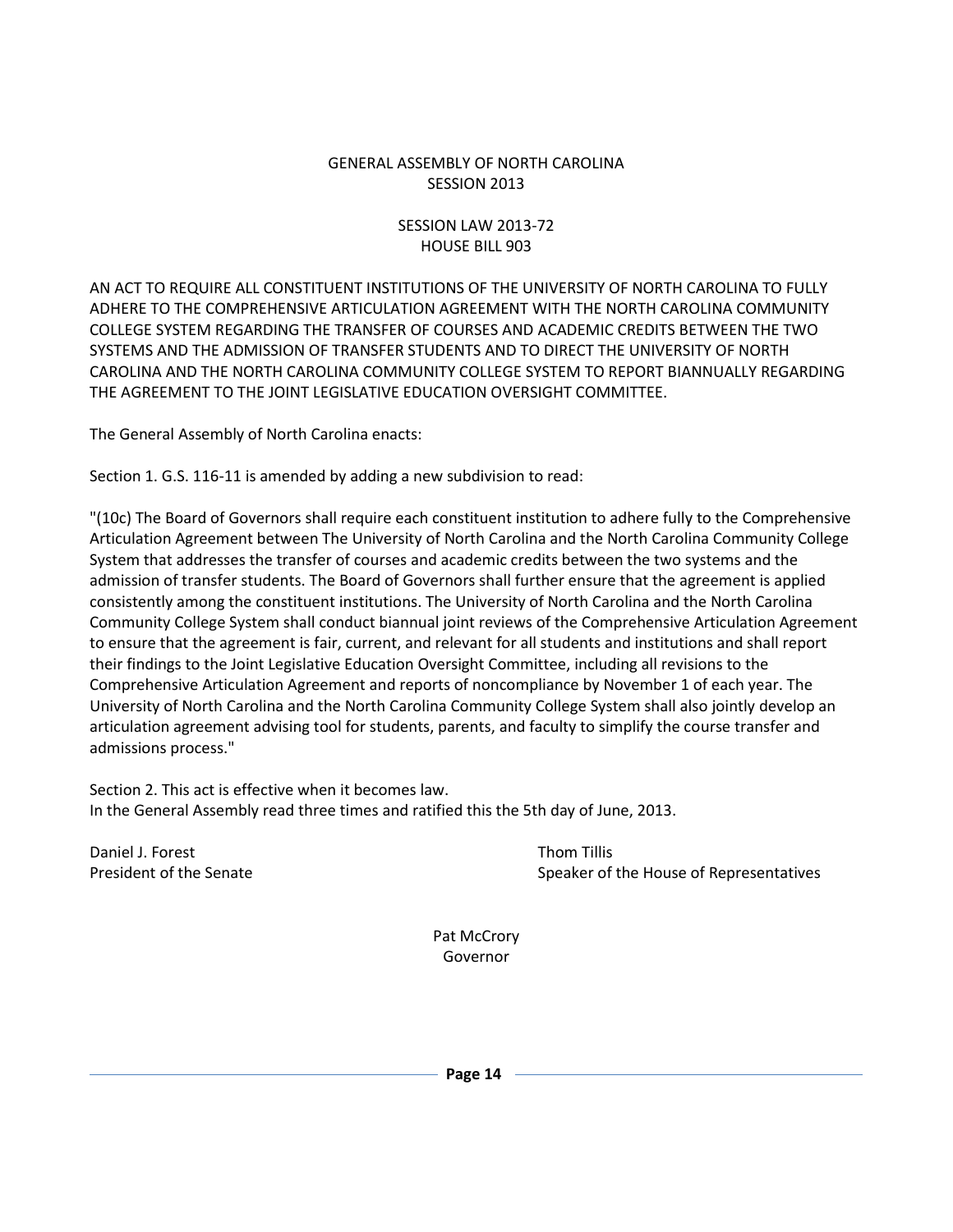# **Appendix B Purpose and History (1997-2014)**

### <span id="page-14-0"></span>**I. Purpose**

The CAA was developed jointly by faculty and administrators of the North Carolina Community College System and The University of North Carolina based on the proposed transfer plan approved by both governing boards in February 1996.

The provisions of the originating legislation are consistent with the strategic directions adopted by The University of North Carolina Board of Governors, the first of which is to "expand access to higher education for both traditional and non-traditional students through...uniform policies for the transfer of credit from community colleges to constituent institutions...development of electronic information systems on transfer policies, off-campus instruction, and distance education...[and] increased collaboration with other education sectors...." Similarly, the State Board of Community Colleges has established the education continuum as one of seven critical success factors used to measure the performance of programs consistent with the workforce development mission of the North Carolina Community College System. College-level academic courses and programs have been a part of the mission and programming of the North Carolina Community College System from its inception in 1963.

The Board of Governors and the State Board of Community Colleges are committed to further simplifying the transfer of credits for students and thus facilitating their educational progress as they pursue associate or baccalaureate degrees within and among public post-secondary institutions in North Carolina.

### **II. History**

The two Boards approved a "Proposed Plan to Further Simplify and Facilitate Transfer of Credit Between Institutions" at their meetings in February 1996. This plan was submitted as a preliminary report to the Joint Legislative Education Oversight Committee in March 1996. Since that time, significant steps have been taken toward implementation of the transfer plan. At their April 1996 meetings, the Boards appointed their respective sector representatives to the Transfer Advisory Committee to direct, coordinate, and monitor the implementation of the proposed transfer plan. The Transfer Advisory Committee membership is listed in Appendix D.

Basic to the work of the Transfer Advisory Committee in refining transfer policies and implementing the transfer plan has been the re-engineering project accomplished by the North Carolina Community College System, especially common course names, numbers, credits, and descriptions. The Community College Combined Course Library includes approximately 3,800 semester-credit courses written for the associate degree, diploma, and certificate programs offered in the system. Colleges select courses from the Combined Course Library to design all curriculum programs.

Of approximately 700 arts and sciences courses within the Combined Course Library, the faculty and administrators of the community colleges recommended approximately 170 courses as appropriate for the general education transfer core. The Transfer Advisory Committee then convened a meeting on May 28, 1996, at which six University of North Carolina faculty in each of ten general education discipline areas met with six of their professional counterparts from the community colleges.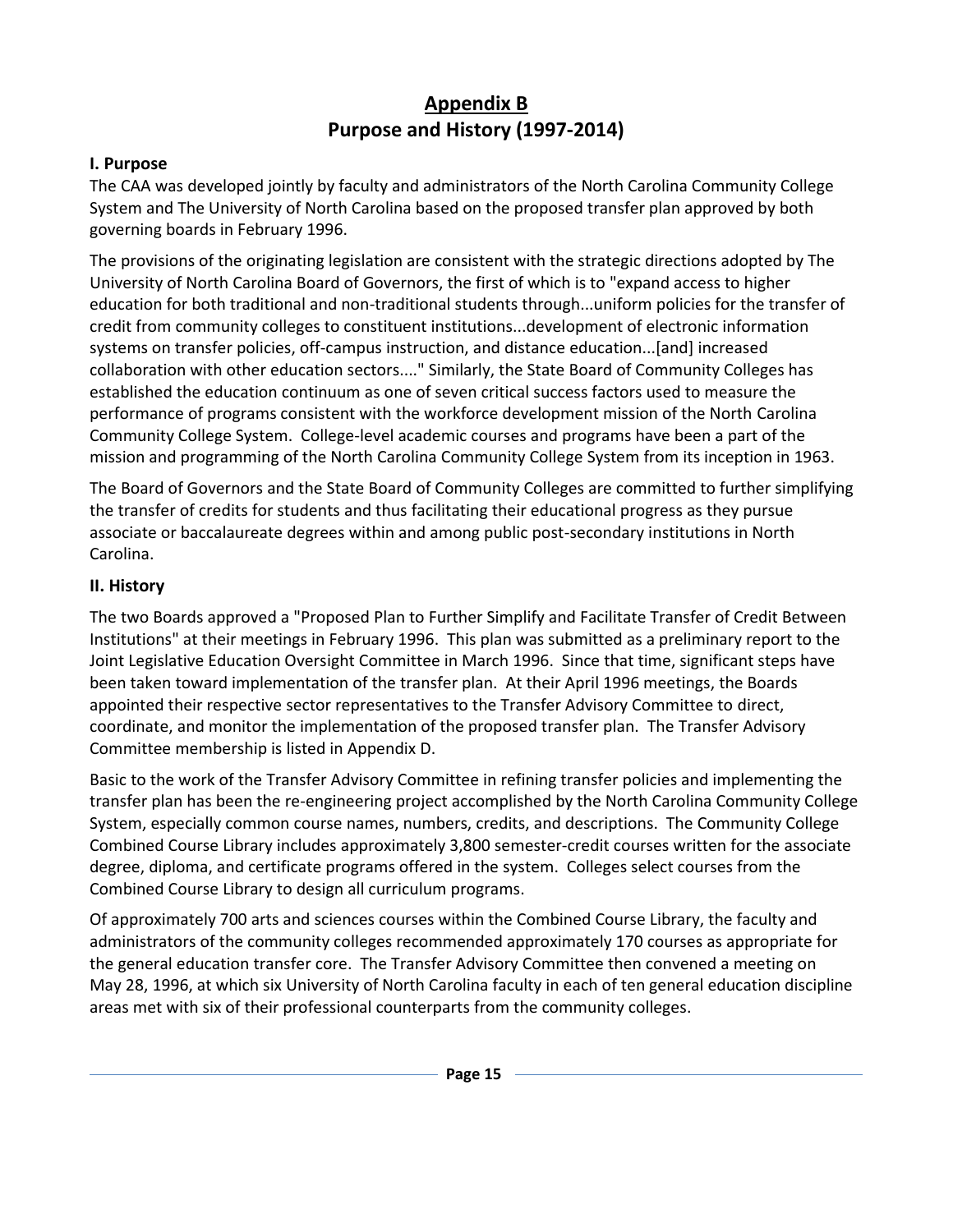Through a very useful and collegial dialog, these committees were able to reach consensus on which community college courses in each discipline were acceptable for transfer to University of North Carolina institutions as a part of the general education core. This list of courses was distributed to all University of North Carolina and community college institutions for their review and comments. Considering the recommendations of the general education discipline committees and the comments from the campuses, the Transfer Advisory Committee established the list of courses that constitutes the general education transfer core. This general education core, if completed successfully by a community college student, is portable and transferable as a block across the community college system and to all University of North Carolina institutions.

With the establishment of the general education core as a foundation, joint academic disciplinary committees were appointed to draw up guidelines for community college curricula that will prepare students for intended majors at University of North Carolina institutions. Each committee consisted of representatives from each UNC institution offering such major programs and eight to ten representatives from community colleges. The Transfer Advisory Committee distributed the pre-majors recommended by the faculty committees to all University of North Carolina and community college institutions for their review and comments. Considering the faculty committee recommendations and the campus comments, the Transfer Advisory Committee established pre-majors which have significant numbers of transfers from the community colleges to the University of North Carolina institutions.

The special circumstances surrounding transfer agreements for associate in applied science programs, which are not designed for transfer, require bilateral rather than statewide articulation. Special circumstances include the different accreditation criteria for faculty in transfer and non-transfer programs, the different general education requirements for transfer and non-transfer programs, and the workforce preparedness mission of the technical/community college AAS programs.

A major element in the proposed transfer plan adopted by the two boards in February 1996 is the transfer information system. Simultaneously with the work being done on the general education and professional specialization (major) components of the transfer curriculum, the joint committee on the transfer information system laid out a plan, approved by the Boards of The University of North Carolina and the North Carolina Community College System, "to provide students with accurate and understandable information regarding the transfer of credits...[and] to increase the adequacy and availability of academic counseling for students who are considering a college transfer program." In addition to the printed publications currently being distributed to students, transfer counselors, admissions directors, and others, an electronic information network provides (1) electronic access to the articulation database which will include current transfer policies, guidelines, and on-line catalogs for public post-secondary institutions; (2) computerized common application forms, which can be completed and transmitted electronically along with transcripts and other education records; and (3) an electronic mail network for transfer counselors and prospective transfer students. Access to the e-mail network is available in the transfer counselors' offices and other selected sites on campuses.

The final element of the transfer information system is the Transfer Student Academic Performance Report. This report, recently refined with suggestions from community college administrators, is sent annually to each community college and to the State Board of Community Colleges. These data permit the rational analysis of transfer issues and are beneficial to students and to educational and governmental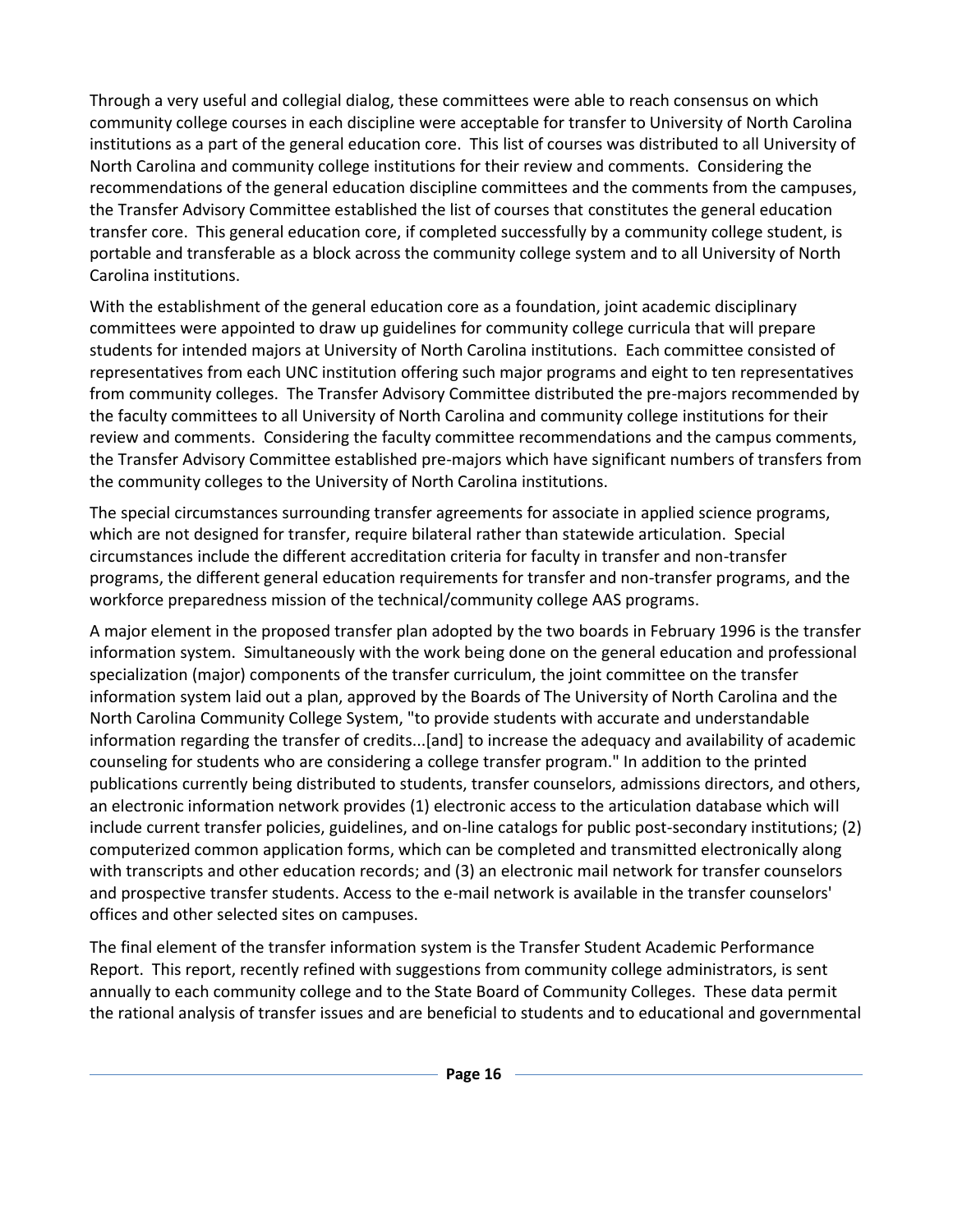<span id="page-16-0"></span>decision-makers. This performance report provides the important assessment component necessary for evaluating and improving the transfer process.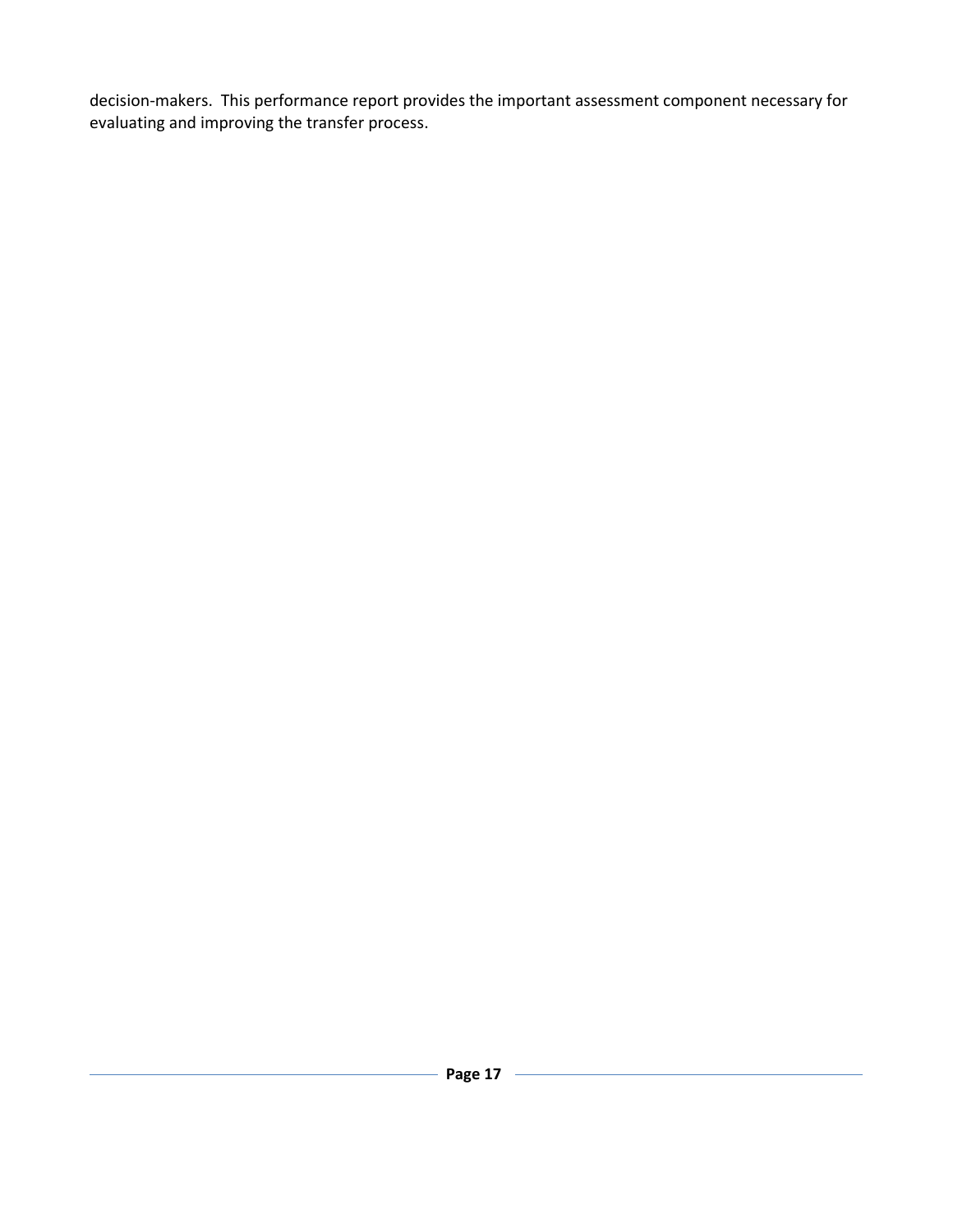# **Appendix C Transfer Advisory Committee Procedures**

Articulation between the North Carolina Community College System and The University of North Carolina is a dynamic process. To ensure the currency of the Comprehensive Articulation Agreement (CAA), occasional modifications to the CAA may be necessary. These modifications may include the addition, deletion, and revision of courses on the transfer list, development and/or revision of premajors, and changes in course designation (i.e. additions to UGETC list or changing a course from general education to elective). The TAC will receive requests for modification only upon the recommendation of the chief academic officer of the NCCCS or UNC. Additions, deletions, and modifications may be subject to faculty review under the direction of the TAC. Because the modification process involves faculty and administrative review, this process may require up to 12 months for final action.

### **Additions to the Universal General Education Transfer Component**

### *(See Form CAA-02 on page 23)*

Courses currently included on the approved transfer course list may be considered for inclusion as a Universal General Education Transfer Component (UGETC) course through the following procedures:

- 1. The Chief Academic Officer (CAO) of any subscribing institution submits a written request for a change in course status to the CAO of the respective system. The request should include the rationale for the revised status.
- 2. The system CAO then submits the request to the Director of Transfer Articulation at UNC General Administration.
- 3. The Director of Transfer Articulation will send the request to the Chief Academic Officers of the universities. If all the universities approve of the addition, the recommendation will be sent to the TAC and the CAOs of the two systems.
- 4. If all universities do not approve the request, the Director of Transfer Articulation may assemble a discipline team comprised of university and community college faculty to see if the course can be revised in a manner that will be acceptable for inclusion in the UGETC. If so, the revised course will be sent to the university CAOs for consideration.
- 5. If all the universities approve of the addition of the revised course, the recommendation will be sent to the TAC and the CAOs of the two systems. If the addition request is not approved by the universities, this will be submitted to the TAC and the CAOs of the two systems for information.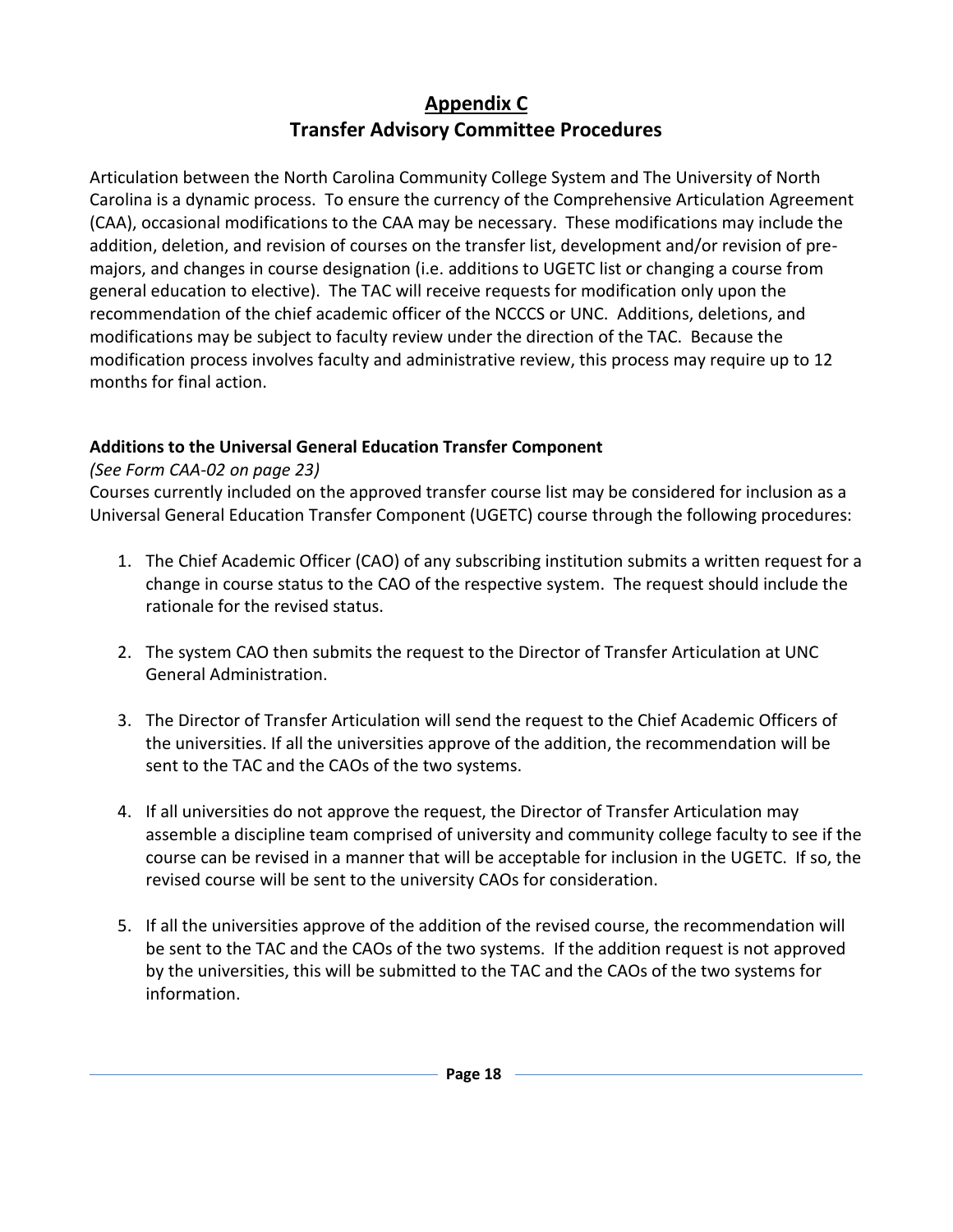6. After the TAC has taken action on the request, the North Carolina Community College System Office will distribute notification of action taken to the requesting college or to the entire North Carolina Community College System, if applicable. The UNC General Administration will distribute notice of actions as appropriate to its campuses.

## **Addition of Courses to the Transfer List**

## *(See Form CAA-01 on page 21)*

Courses in the Combined Course Library that are not on the CAA transfer list may be recommended for inclusion by a participating institution through the following process:

- 1. For community colleges, the CAO of the college submits a written request for inclusion on the transfer list either as a general education, a pre-major or elective course to the CAO of one of the UNC institutions. If the university will accept the course, and believes it should be recommended for statewide consideration, the CAO will endorse the request, indicating the transfer designation (General Education, Pre-major, or Elective) and forward it to the Director of Transfer Articulation and the CAOs of the two systems.
- 2. For universities, the CAO of the university will partner with the CAO of a community college and send the request to the Director of Transfer Articulation and the CAOs of the two systems.
- 3. The NCCCS Office will solicit a response from all community colleges approved to offer the course, and a two-thirds favorable response is required for the change to be pursued. The CAO at UNC may seek input from its respective campuses as he/she deems appropriate.
- 4. The CAO of either system may submit the request for action to the TAC a minimum of thirty days prior to the next TAC meeting.
- 5. The TAC reviews the request. Any member of the TAC may request that a course be referred to the Faculty Review Committee. For all courses that are approved, the committee records their action and rationale of action.
- 6. The NCCCS Office will distribute notification of action taken to the requesting college or to the entire North Carolina Community College System, if applicable. The UNC General Administration will distribute notice of actions as appropriate to its campuses.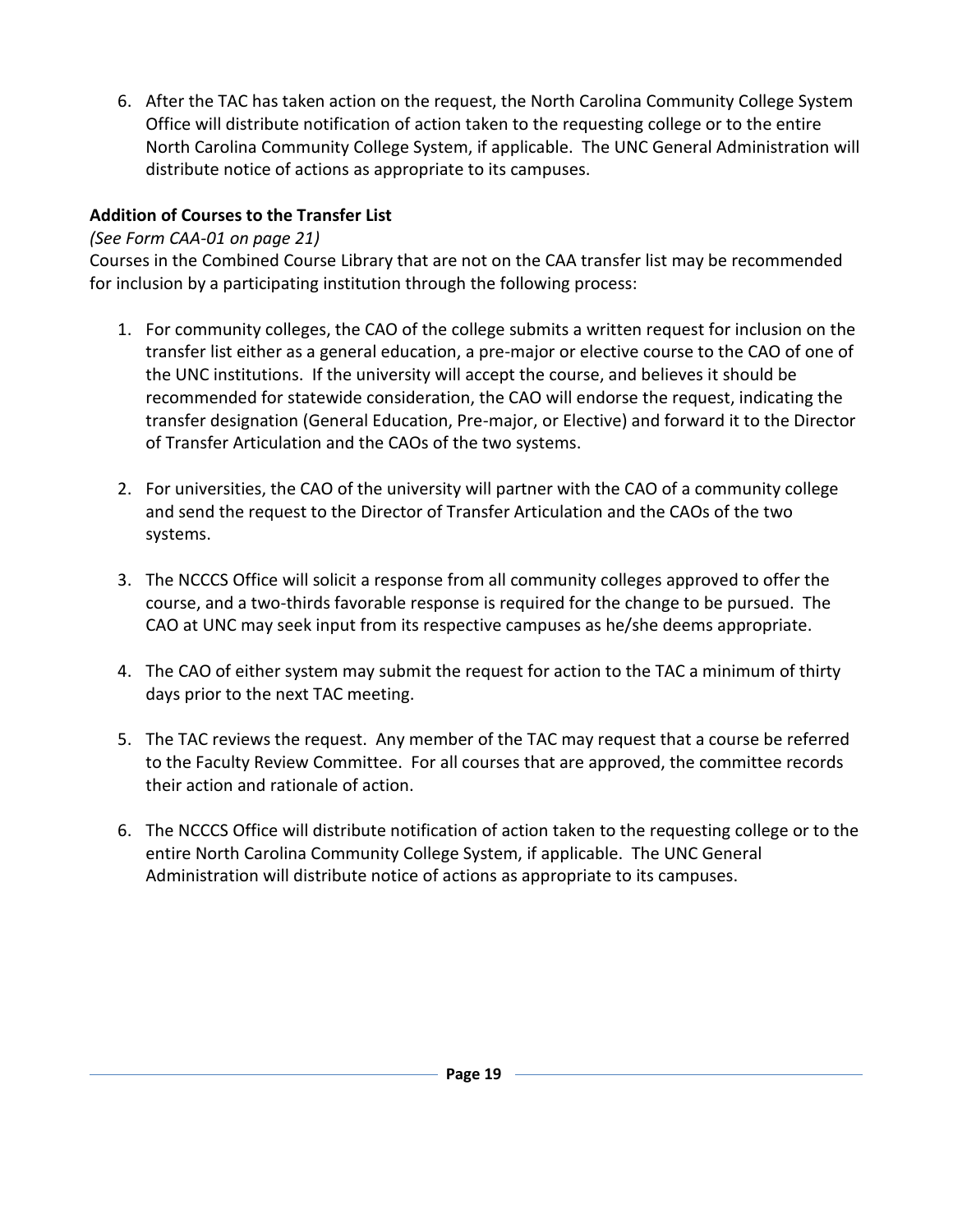### **Deletion of a Course from the Transfer List**

## *(See Form CAA-01 on page 21)*

The CAO of any participating community college or university may request that a course be removed from the CAA transfer list by following similar procedures as outlined in items 1-6 in the *Addition of Courses to the Transfer List* above. The NCCCS Office will review and recommend annually to the TAC courses on the CAA transfer list that are not taught at any community college for at least two years to be considered for removal from the transfer list.

### **Change in the CAA Designation of a Course**

### *(See Form CAA-03 on page 25)*

The CAO of any participating community college or university may request a change in the designation of a course in the CAA (i.e.: Elective to General Education or Pre-Major) by sending the request and rationale to the CAOs of the two systems. Either of the system CAOs may submit the request to the TAC for action.

### **The Faculty Review Process**

Any member of the TAC may request that a course under consideration be forwarded to the Faculty Review Committee. The Faculty Review Committee will be asked to review the course and the proposed action.

- 1. The Faculty Review Committee will consist of the following representatives:
	- a. 3 UNC faculty members
	- b. 3 NCCCS faculty members
- 2. Appointments to the committee will be for three years but may be renewed.
- 3. The Faculty Review Committee will receive a request to review a course(s) from the assigned representative(s) of the TAC within one week of the TAC meeting where the request was made.
- 4. Faculty will be asked to forward their comments, suggestions, and recommendations to one faculty representative from each sector. These three faculty members will then forward a composite report and recommendation to the assigned representative(s) of the TAC prior to the next scheduled TAC meeting.

The assigned representative(s) of the TAC will report the results of the Faculty Review Committee at the next TAC scheduled meeting for action.

Approval of the requested action will require a majority of the TAC members.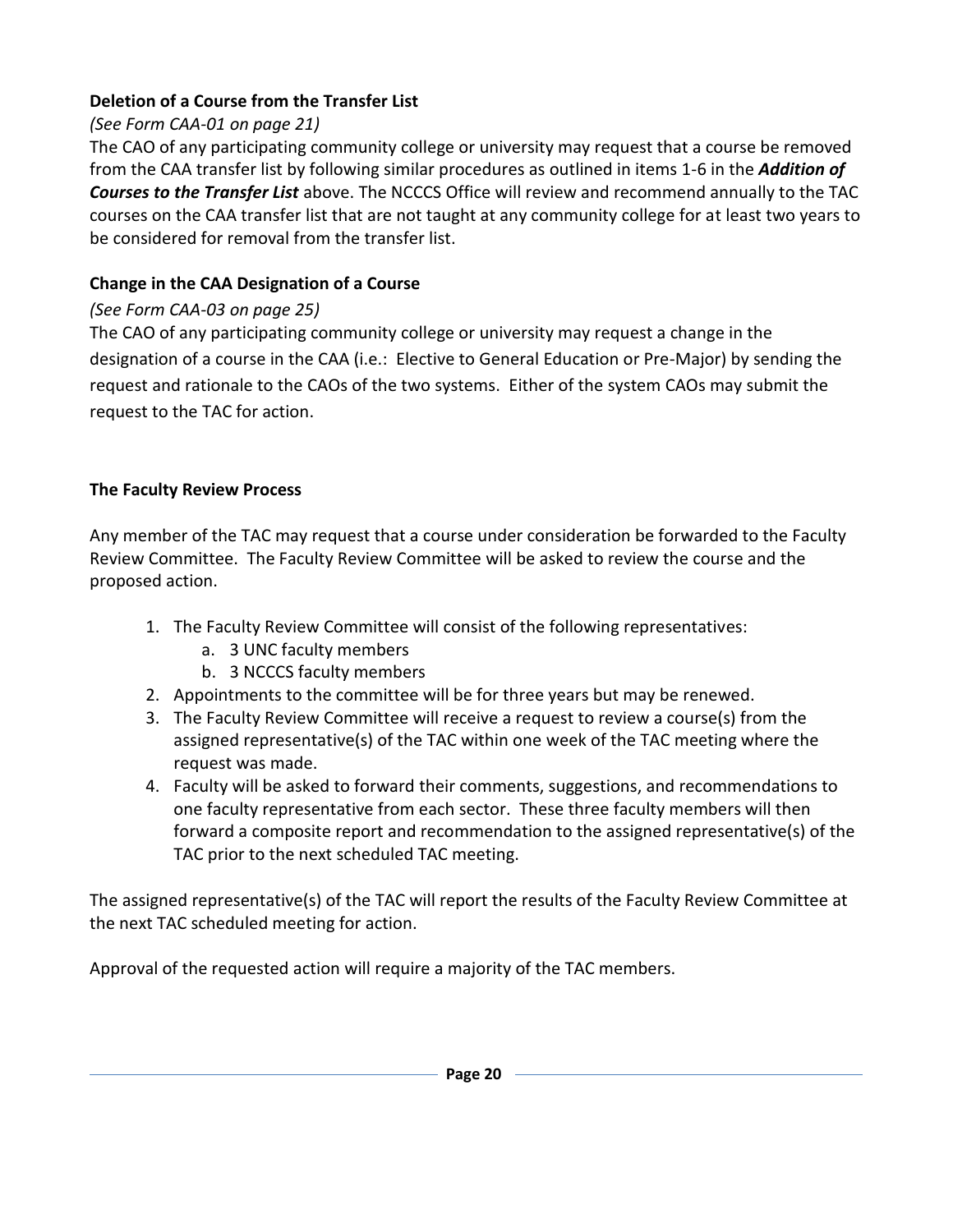#### **Comprehensive Articulation Agreement (CAA) Transfer Course List Course Addition/Deletion Form CAA-01**

*Occasional modifications to the CAA may be necessary to ensure currency. These modifications may include the addition or deletion of courses on the transfer list. The Transfer Advisory Committee (TAC) will receive requests for additions and deletions only upon the recommendation of the Vice President of the North Carolina Community College System or University of North Carolina-General Administration. Course additions and deletions may be subject to faculty review under the direction of the TAC. Because modification of the CAA involves faculty and administrative review, this process may require up to 12 months for final action. If the request is approved, notification will be distributed to the entire North Carolina Community College System and UNC institutions. If the request is denied, the requesting party(s) will be informed.* 

### **Course Information:**

| Three-Letter Prefix:       |                | Three-Letter Number: |               |  |
|----------------------------|----------------|----------------------|---------------|--|
|                            |                |                      |               |  |
| Hours:                     | Classroom:     | Lab                  |               |  |
|                            | Prerequisites: |                      | Corequisites: |  |
| <b>Course Description:</b> |                |                      |               |  |

The Chief Academic Officer of **any** participating community college or university may request that a course be **removed** from the CAA transfer list. **Both** a community college and a university must partner to request the **addition** of a course to the transfer list. The university endorsement signifies that the university accepts the course and believes the course should be recommended for statewide consideration.

| Name of the Community College:  |  |
|---------------------------------|--|
| Name of UNC Senior Institution: |  |
|                                 |  |

\_\_\_would like for the above course to be **added to** the CAA transfer course list with a status of: **\_\_\_\_\_** Pre-Major/Elective General Education or \_\_\_\_ UGETC for the following discipline: \_\_\_ Communications \_\_\_ Humanities/Fine Arts \_\_\_ Math \_\_\_ Social/Behavioral Science \_\_\_\_ Science

\_\_\_ would like for the above course to be **deleted** from the CAA transfer course list

*Page 1 of 2- CAA01 Form*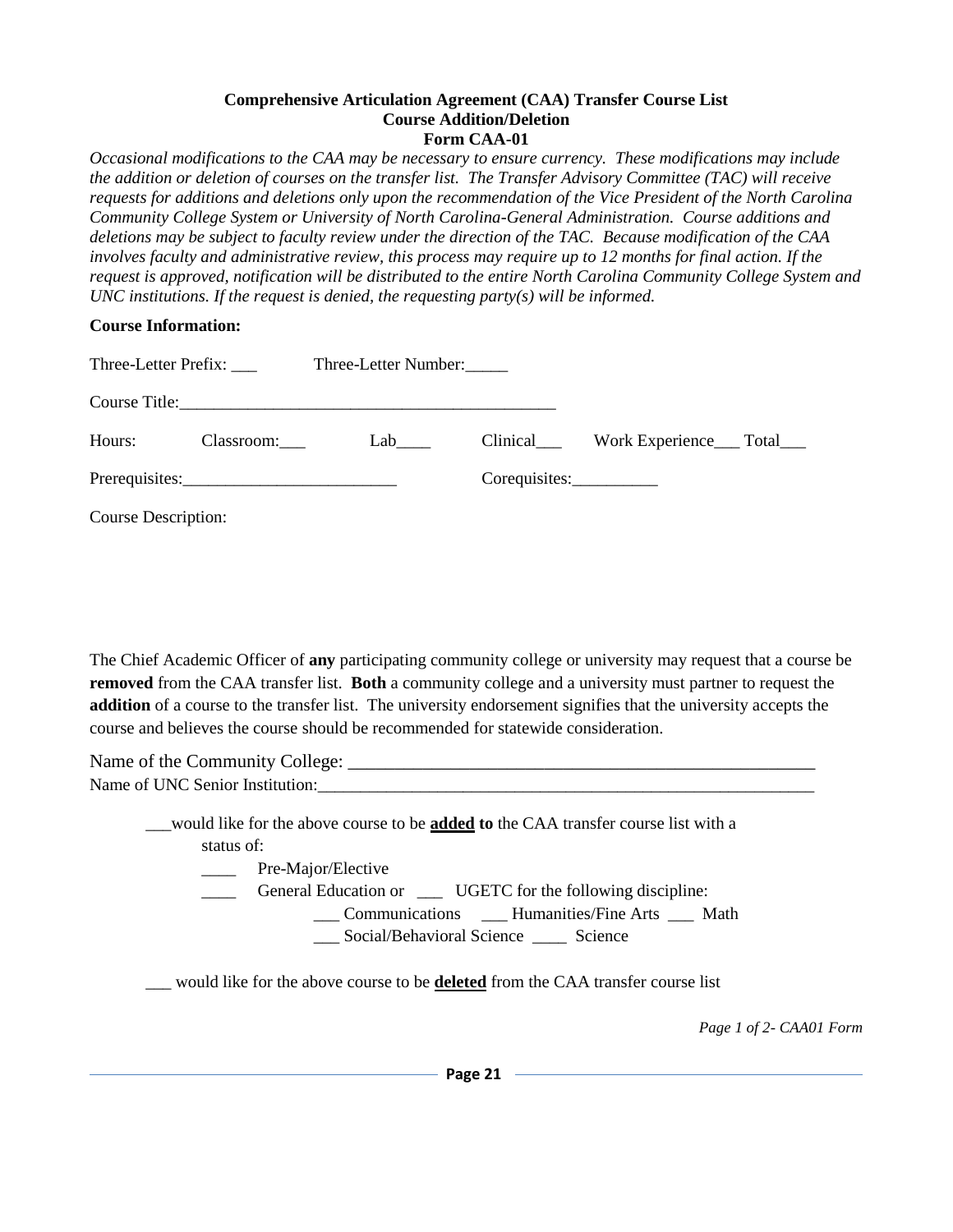| Signature of Chief Academic Officer NCCCS College                                             |                       | Date                                       |
|-----------------------------------------------------------------------------------------------|-----------------------|--------------------------------------------|
|                                                                                               |                       |                                            |
|                                                                                               |                       |                                            |
| Signature of Chief Academic Officer UNC Senior Institution                                    |                       | Date                                       |
|                                                                                               |                       |                                            |
| Please submit the completed and signed request to all of the following three representatives: |                       |                                            |
| Lisa Chapman, Ed.D.                                                                           | Junius Gonzales, M.D. |                                            |
| Senior Vice President, Programs                                                               |                       | Senior Vice President for Academic Affairs |
| <b>Academic and Student Services</b>                                                          | Academic Affairs      |                                            |
| North Carolina Community College System                                                       |                       | UNC-General Administration                 |
| 5016 Mail Service Center                                                                      | Post Office Box 2688  |                                            |

Please provide rationale for the course addition or deletion: *(additional page may be utilized)*

Director for Student Development and Association of Student Governments Advisor [UNC General Administration](http://www.northcarolina.edu/) P.O. Box 2688 Chapel Hill, NC 27515

Upon receipt of the form, either Vice President may indicate endorsement of the request and send the request to the Transfer Advisory Committee for action a minimum of thirty days prior to the TAC meeting. The NC Community College System Office will solicit a response from all community colleges approved to offer the course and include the results of the vote along with their endorsement. The CAO at UNC *may* seek input from its respective campuses as deemed appropriate.

*Please Note: New, proposed courses that are not currently in the NC Community College Combined Course Library must first be submitted to the NCCCS Curriculum Review Committee, by a community college, accompanied by a request for addition to the Combined Course Library. Please see Section 15 of the Curriculum Procedures Reference Manual at: [http://www.nccommunitycolleges.edu/academic](http://www.nccommunitycolleges.edu/academic-programs/curriculum-procedures-reference-manual-cprm)[programs/curriculum-procedures-reference-manual-cprm](http://www.nccommunitycolleges.edu/academic-programs/curriculum-procedures-reference-manual-cprm)* 

*Page 2 of 2- CAA01 Form*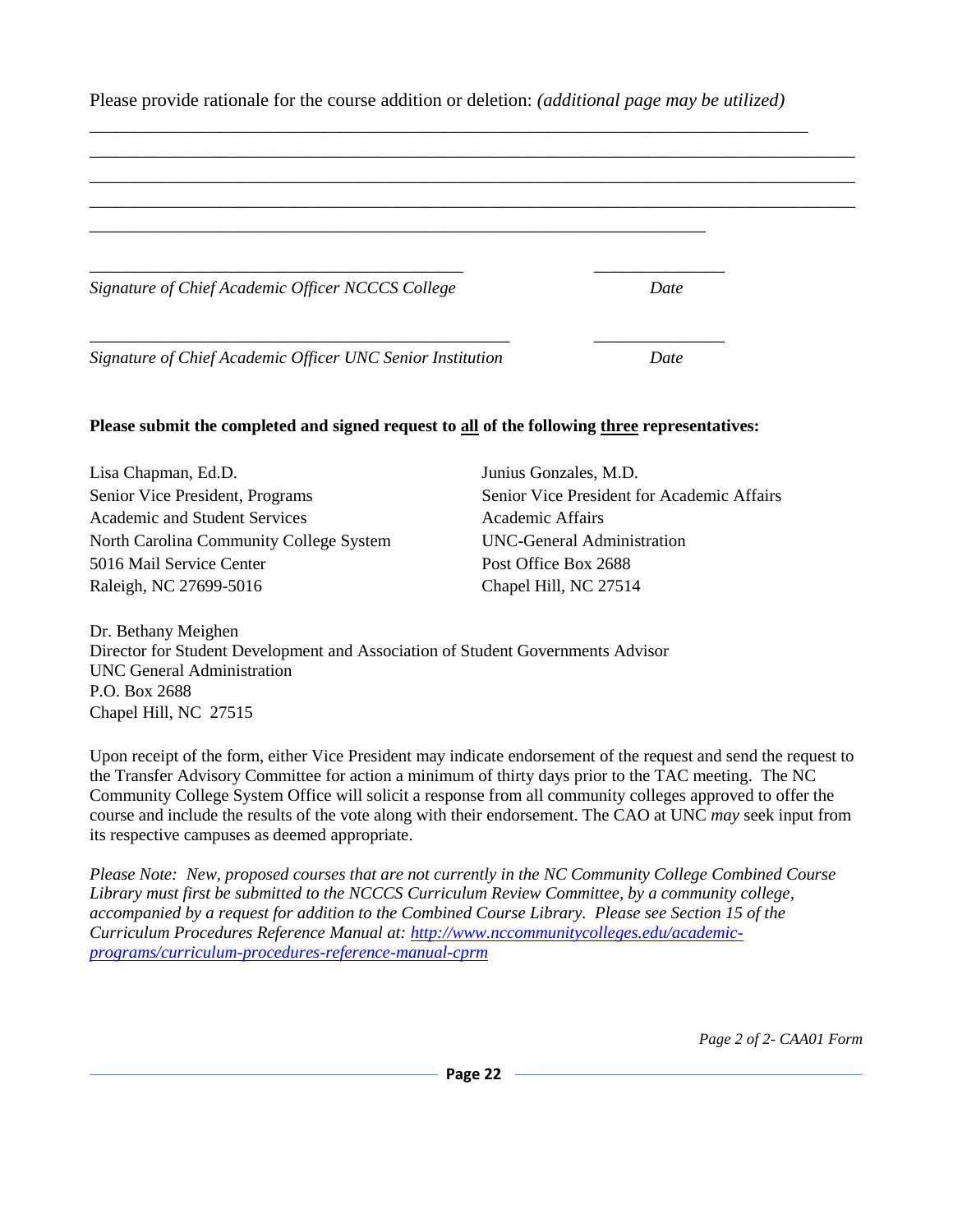#### **Comprehensive Articulation Agreement Transfer Course List Change of Course Status to Universal General Education Transfer Component (UGETC) Form CAA02**

*Occasional modifications to the CAA may be necessary to ensure currency. These modifications may include a change in a transfer course designation from general education or pre-major/elective to Universal General Education Transfer Component (UGETC). The Transfer Advisory (TAC) will receive requests for modification only upon the recommendation of the Vice President of the North Carolina Community College System or University of North Carolina-General Administration. Modifications may be subject to faculty review under the direction of the TAC. Because modification of the CAA involves faculty and administrative review, this process may require up to 12 months for final action. If the request is approved notification will be distributed to the entire NC Community College System and UNC institutions. If the request is denied, the requesting party(s) will be informed.* 

#### **Course Information:**

| Hours: Classroom: Lab Clinical Work Experience Total                                                                                          |
|-----------------------------------------------------------------------------------------------------------------------------------------------|
| Corequisites:                                                                                                                                 |
| Course Description:                                                                                                                           |
|                                                                                                                                               |
|                                                                                                                                               |
| and                                                                                                                                           |
|                                                                                                                                               |
| would like for the above course to receive the UGETC status. The course is currently on the CAA transfer<br>course list and is designated as: |
| ____ pre-major/elective                                                                                                                       |

General Education under the following discipline:

- \_\_\_\_ Communications
- \_\_\_\_ Humanities/Fine Arts
- Social/Behavioral Science
- **Mathematics**
- Natural Science

*Page 1 of 2- CAA02 Form*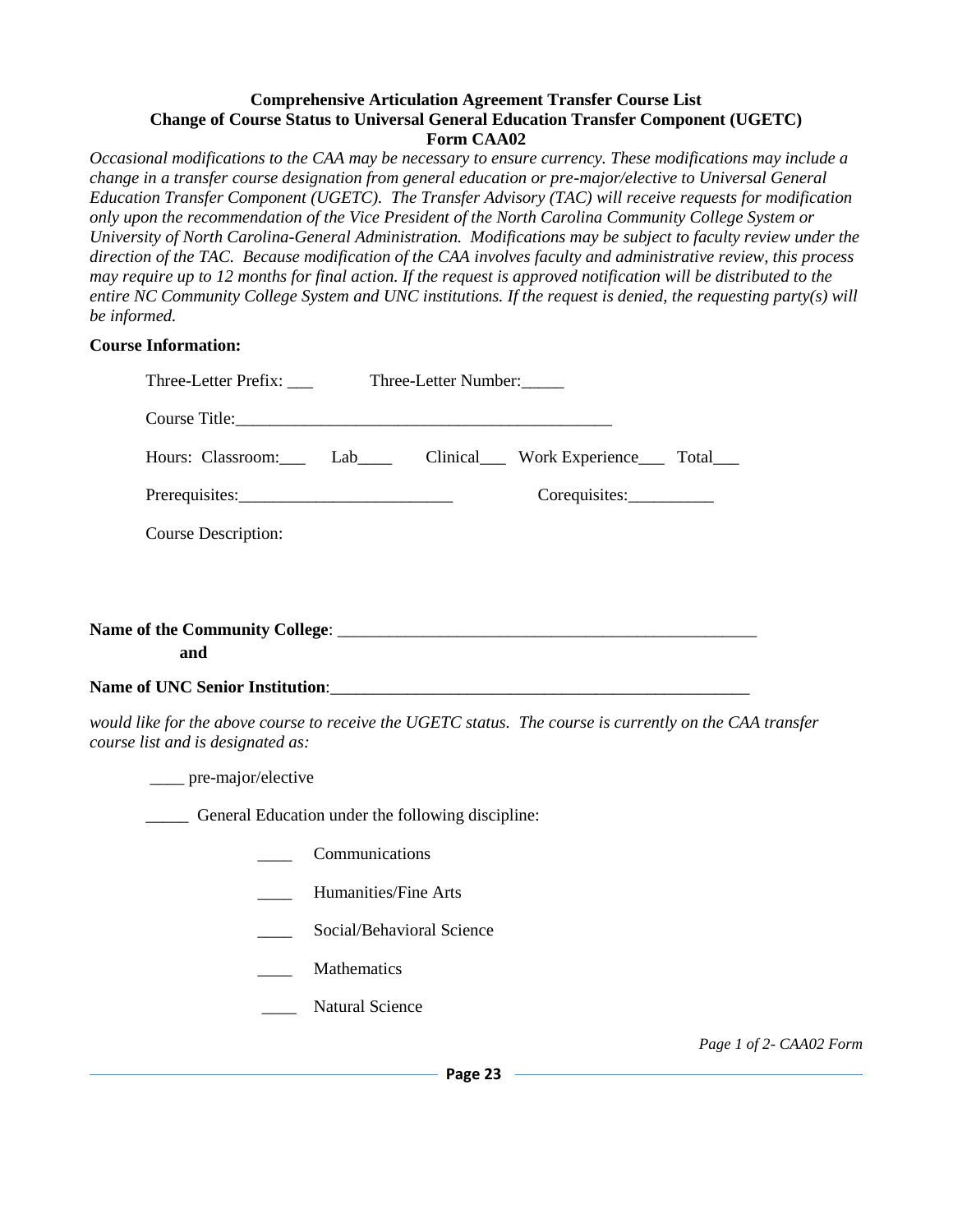**Please provide rationale for the UGETC classification**: *(additional page may be utilized)*

\_\_\_\_\_\_\_\_\_\_\_\_\_\_\_\_\_\_\_\_\_\_\_\_\_\_\_\_\_\_\_\_\_\_\_\_\_\_\_\_\_\_\_\_\_\_\_\_\_\_\_\_\_\_\_\_\_\_\_\_\_\_\_\_\_\_\_\_\_\_

\_\_\_\_\_\_\_\_\_\_\_\_\_\_\_\_\_\_\_\_\_\_\_\_\_\_\_\_\_\_\_\_\_\_\_\_\_\_\_\_ \_\_\_\_\_\_\_\_\_\_\_\_\_\_

\_\_\_\_\_\_\_\_\_\_\_\_\_\_\_\_\_\_\_\_\_\_\_\_\_\_\_\_\_\_\_\_\_\_\_\_\_\_\_\_\_\_\_\_\_ \_\_\_\_\_\_\_\_\_\_\_\_\_\_

\_\_\_\_\_\_\_\_\_\_\_\_\_\_\_\_\_\_\_\_\_\_\_\_\_\_\_\_\_\_\_\_\_\_\_\_\_\_\_\_\_\_\_\_\_\_\_\_\_\_\_\_\_\_\_\_\_\_\_\_\_\_\_\_\_\_\_\_\_\_\_\_\_\_\_\_\_

\_\_\_\_\_\_\_\_\_\_\_\_\_\_\_\_\_\_\_\_\_\_\_\_\_\_\_\_\_\_\_\_\_\_\_\_\_\_\_\_\_\_\_\_\_\_\_\_\_\_\_\_\_\_\_\_\_\_\_\_\_\_\_\_\_\_\_\_\_\_\_\_\_\_\_\_\_\_\_\_\_\_ \_\_\_\_\_\_\_\_\_\_\_\_\_\_\_\_\_\_\_\_\_\_\_\_\_\_\_\_\_\_\_\_\_\_\_\_\_\_\_\_\_\_\_\_\_\_\_\_\_\_\_\_\_\_\_\_\_\_\_\_\_\_\_\_\_\_\_\_\_\_\_\_\_\_\_\_\_\_\_\_\_\_

*Signature of Chief Academic Officer NCCCS College Date*

*and*

*Signature of Chief Academic Officer UNC Senior Institution Date*

The completed and signed form should be sent to:

[Dr. Bethany Meighen](mailto:bdmeighen@northcarolina.edu) Director for Student Development and Association of Student Governments Advisor [UNC General Administration](http://www.northcarolina.edu/) P.O. Box 2688 Chapel Hill, NC 27515

The NC Community College System Office will solicit a response from all community colleges approved to offer the course. The Director of Transfer Articulation will send the request to the Chief Academic Officers of the universities. If all of the universities approve of the UGETC designation, the recommendation will be sent to the Transfer Advisory Committee and the Vice Presidents of the two systems.

If all universities do not approve the request, the Director of Transfer Articulation may assemble a discipline team comprised of university and community college faculty to see if the course can be revised in a manner that will be acceptable for inclusion in the UGETC. If so, the revised course will be sent to the university CAOs for UGETC consideration.

If all the universities approve of the UGETC designation of the revised course, the recommendation will be sent to the TAC and the Vice Presidents of the two systems. If the request is not approved by the universities, this will be submitted to the TAC and the Vice Presidents of the two systems for information.

*Page 2 of 2- CAA02 Form*

**Page 24**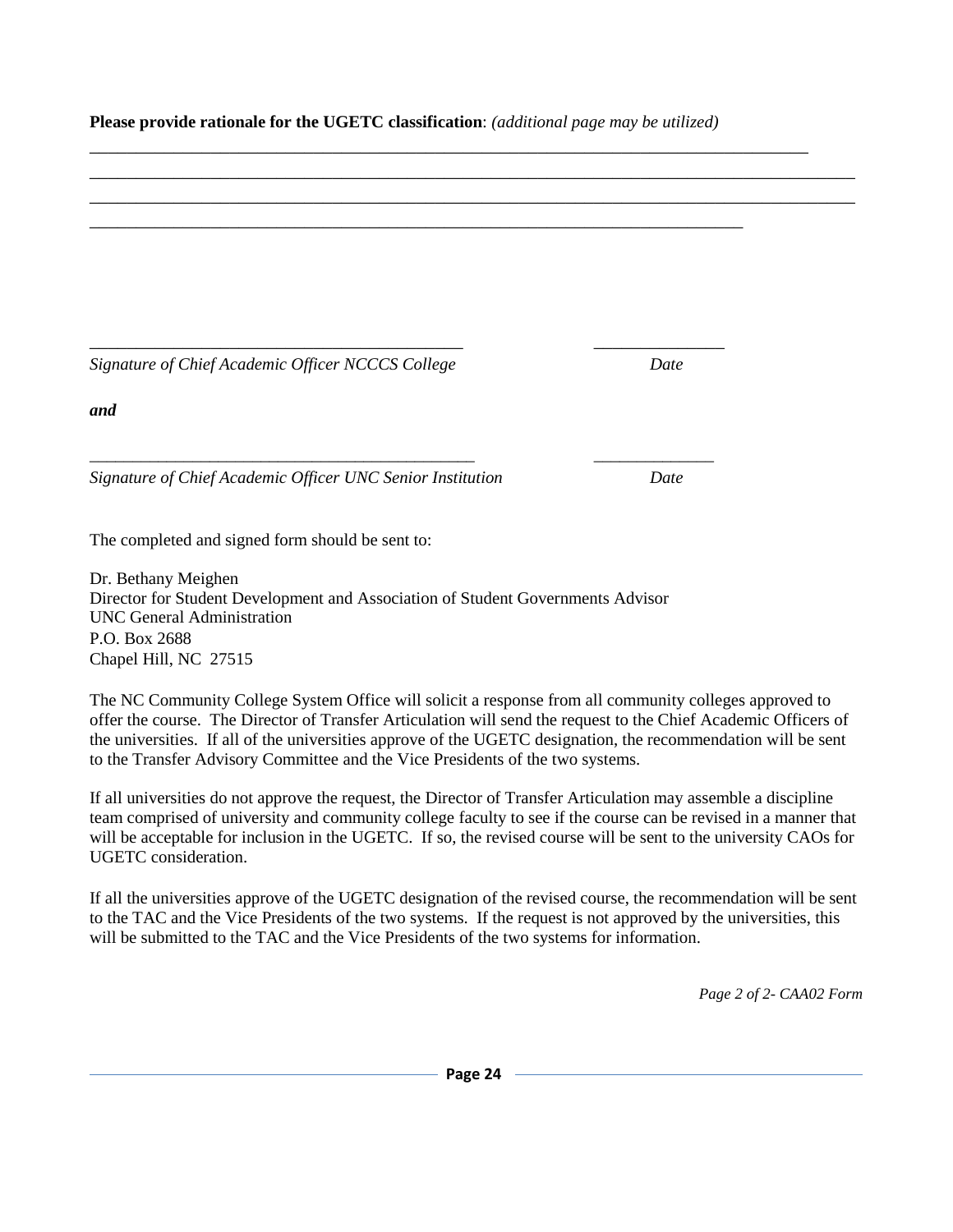### **Comprehensive Articulation Agreement (CAA) Transfer Course List Change of Course Designation to Pre-Major/Elective or General Education Form CAA03**

*Occasional modifications to the CAA may be necessary to ensure currency. These modifications may include a change in the transfer course designation to general education or pre-major/elective. The Transfer Advisory (TAC) will receive requests for modification only upon the recommendation of the Vice President of the North Carolina Community College System or University of North Carolina-General Administration. Modifications may be subject to faculty review under the direction of the TAC. Because modification of the CAA involves faculty and administrative review, this process may require up to 12 months for final action. If the request is approved, notification will be distributed to the entire NC Community College System and UNC institutions. If the request is denied, the requesting party(s) will be informed.* 

#### **Course Information:**

| Three-Letter Prefix: ____                                                          | Three-Letter Number:                                                   |
|------------------------------------------------------------------------------------|------------------------------------------------------------------------|
|                                                                                    |                                                                        |
|                                                                                    | Hours: Classroom: Lab Clinical Work Experience Total                   |
|                                                                                    |                                                                        |
| <b>Course Description:</b>                                                         |                                                                        |
|                                                                                    |                                                                        |
| The above course is currently designated on the CAA transfer course list as:       |                                                                        |
| ______ Pre-major/Elective                                                          |                                                                        |
| _______ General Education or _______ UGETC under the following discipline:         |                                                                        |
|                                                                                    |                                                                        |
|                                                                                    | ____ Social/Behavioral Science _____ Mathematics _____ Natural Science |
| We would like to request that the designation of the course be changed to:         |                                                                        |
| Pre-major/Elective                                                                 |                                                                        |
| _______ General Education under the following discipline:                          |                                                                        |
| _____ Communications ____ Humanities/Fine Arts                                     |                                                                        |
|                                                                                    | ____ Social/Behavioral Science____ Math _____ Natural Science          |
| Please note that a UGETC form (CAA02) is required for a UGETC designation request. |                                                                        |

*Page 1 of 2 CAA03 Form*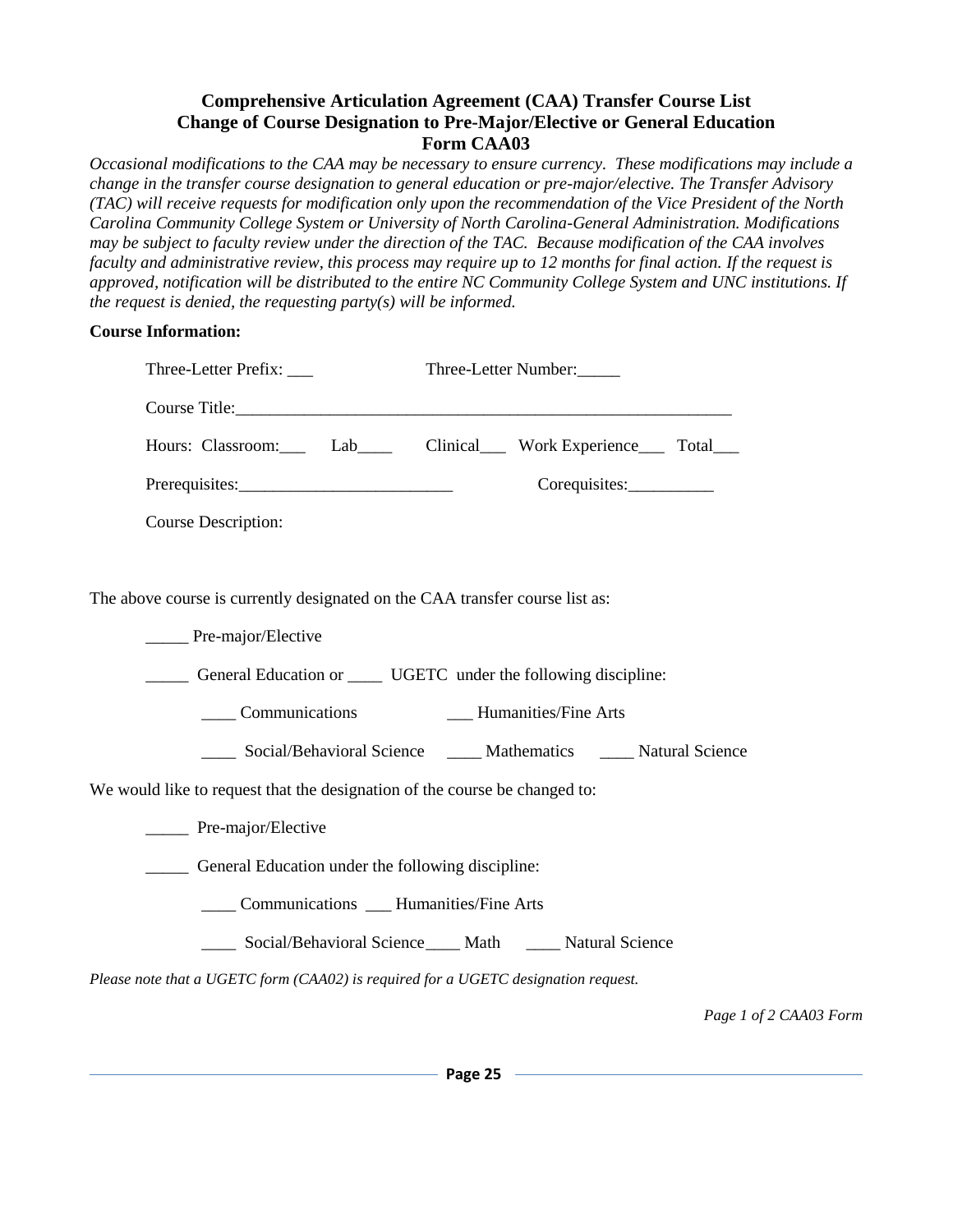**Name of the:**

**Community College making request**:\_\_\_\_\_\_\_\_\_\_\_\_\_\_\_\_\_\_\_\_\_\_\_\_\_\_\_\_\_\_\_\_\_\_

 or UNC Senior Institution making request:

**Please provide rationale for the course designation change and any indications of support from partnering institution(s)**: *(additional page may be utilized)*

\_\_\_\_\_\_\_\_\_\_\_\_\_\_\_\_\_\_\_\_\_\_\_\_\_\_\_\_\_\_\_\_\_\_\_\_\_\_\_\_\_\_\_\_\_\_\_\_\_\_\_\_\_\_\_\_\_\_\_\_\_\_\_\_\_\_\_\_\_\_\_\_\_\_\_\_\_\_\_\_\_\_

\_\_\_\_\_\_\_\_\_\_\_\_\_\_\_\_\_\_\_\_\_\_\_\_\_\_\_\_\_\_\_\_\_\_\_\_\_\_\_\_\_\_\_\_\_\_\_\_\_\_\_\_\_\_\_\_\_\_\_\_\_\_\_\_\_\_\_\_\_\_\_\_\_\_\_\_\_

\_\_\_\_\_\_\_\_\_\_\_\_\_\_\_\_\_\_\_\_\_\_\_\_\_\_\_\_\_\_\_\_\_\_\_\_\_\_\_\_\_\_\_\_\_\_\_\_\_\_\_\_\_\_\_\_\_\_\_\_\_\_\_\_\_\_\_\_\_\_\_\_\_\_

| Signature of Chief Academic Officer NCCCS College          | Date |
|------------------------------------------------------------|------|
| or                                                         |      |
|                                                            |      |
| Signature of Chief Academic Officer UNC Senior Institution | Date |

### **Change in the CAA Designation of a Course**

The Chief Academic Officer of *any* participating community college *or* university may request a change in the designation of a course in the CAA by sending the completed and signed request to the Vice Presidents of both systems. **Please submit the signed request to both:**

| Lisa Chapman, Ed.D.                     | Junius Gonzales, M.D.                      |
|-----------------------------------------|--------------------------------------------|
| Senior Vice President, Programs         | Senior Vice President for Academic Affairs |
| <b>Academic and Student Services</b>    | Academic Affairs                           |
| North Carolina Community College System | UNC-General Administration                 |
| 5016 Mail Service Center                | Post Office Box 2688                       |
| Raleigh, NC 27699-5016                  | Chapel Hill, NC 27514                      |

Upon receipt of the form, either Vice President may indicate endorsement of the request and send the form to the Director of Transfer Articulation at UNC-GA*.* The NC Community College System Office will solicit a response from all community colleges approved to offer the course and include the results of the vote along with their endorsement. The CAO at UNC *may* seek input from its respective campuses as deemed appropriate.

*Page 2 of 2 CAA03 Form*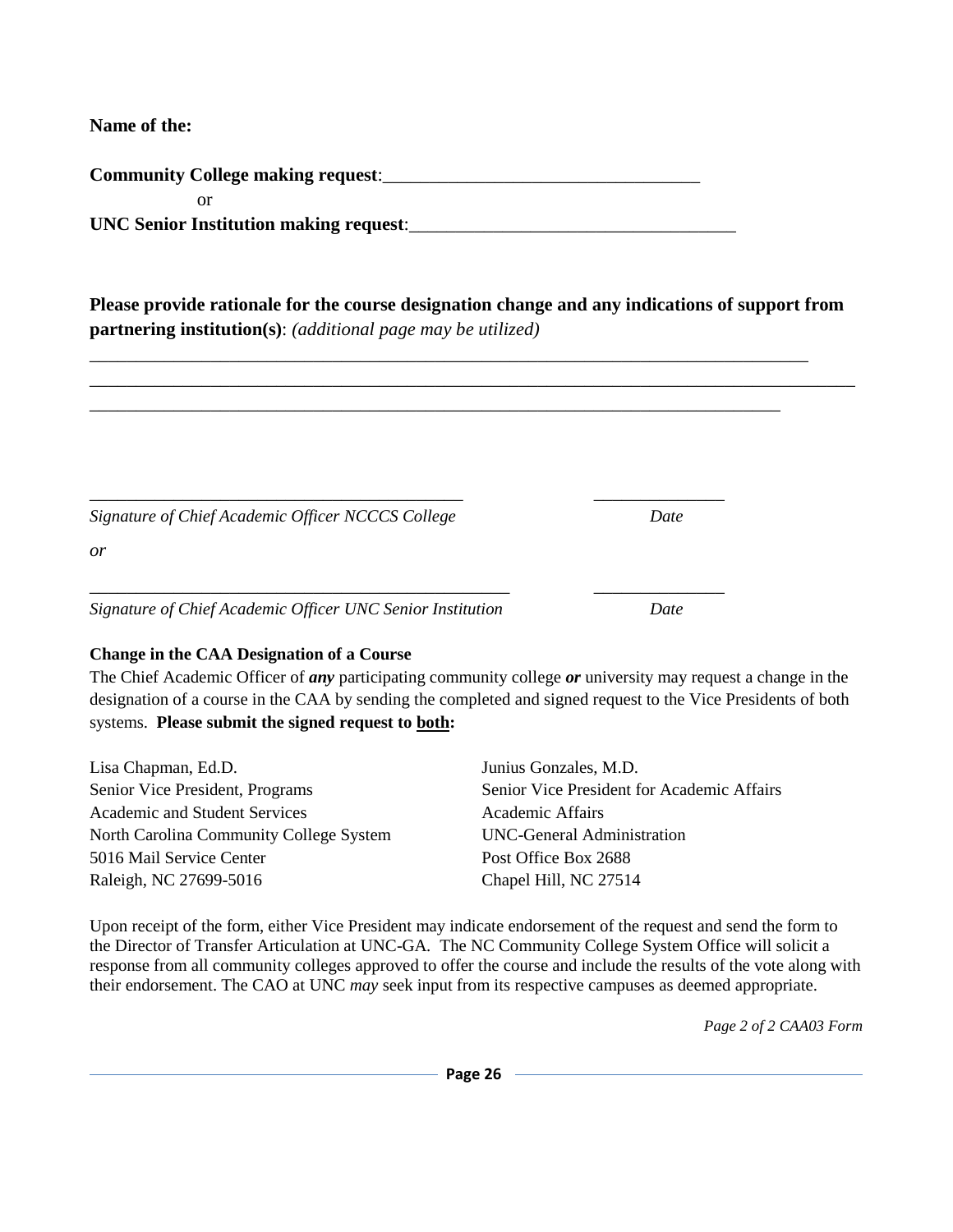#### **Appendix D Transfer Advisory Committee**

#### <span id="page-26-0"></span>*NCCCS Members*

 **Thomas Gould**, Co-*Chair* Vice President, Academic Affairs **Phone:** 252-493-7406 Pitt Community College **Fax:** 252-321-4333 P.O. Drawer 7007 **Email:** tgould@email.pittcc.edu Greenville, NC 28590

**Jonathan Loss**, *Member* Mathematics Department Head **Phone:** 828-327-7000, x4526 Catawba Valley Community College **Fax:** 828-324-5130 2550 Highway 70 SE **Email:** jloss@cvcc.edu Hickory, NC 28602

**Jami Woods**, *Member*

 Vice President-Curriculum Programs **Phone:** 336-386-3266 Surry Community College **Fax:** 336-386-3693 630 South Main Street **Email:** woodsj@surry.edu Dobson, NC 27017

#### *UNC Members*

| Carlton Wilson, Co-chair                              |
|-------------------------------------------------------|
| Dean and Assoc. Professor, College of Arts & Sciences |
| North Carolina Central University                     |
| 1801 Fayetteville Street                              |
| Durham, NC 27707                                      |

#### **Philip Cauley,** *Member*

 Director of Student Recruitment/Transitions **Phone:** 828-227-2923 Western Carolina University **Fax:** 828-227-7319 102 Cordelia Camp Building **Email:** cauley@email.wcu.edu Cullowhee, NC 28723

#### **Patricia McClellan**, *Member*

Asst. Provost, Academic Administration **Phone:** 828-258-7674 University of North Carolina at Asheville **Fax:** 828-251-6001 OneStop Academic Services, Ramsey Library 101 **Email:** pmcclell@unca.edu Asheville, NC 28804

#### **John Smail**, *Member*

Dean of University College & Assoc. Provost **Phone:** 704-687-5630 University of North Carolina at Charlotte **Fax:** 704-687-0966 9201 University City Blvd., 2100 Colvard **Email:** jsmail@uncc.edu Charlotte, NC 28223

Phone: 919-530-6794 Fax: 919-560-6790 1801 Fayetteville Street **Email:** cwilson@nccu.edu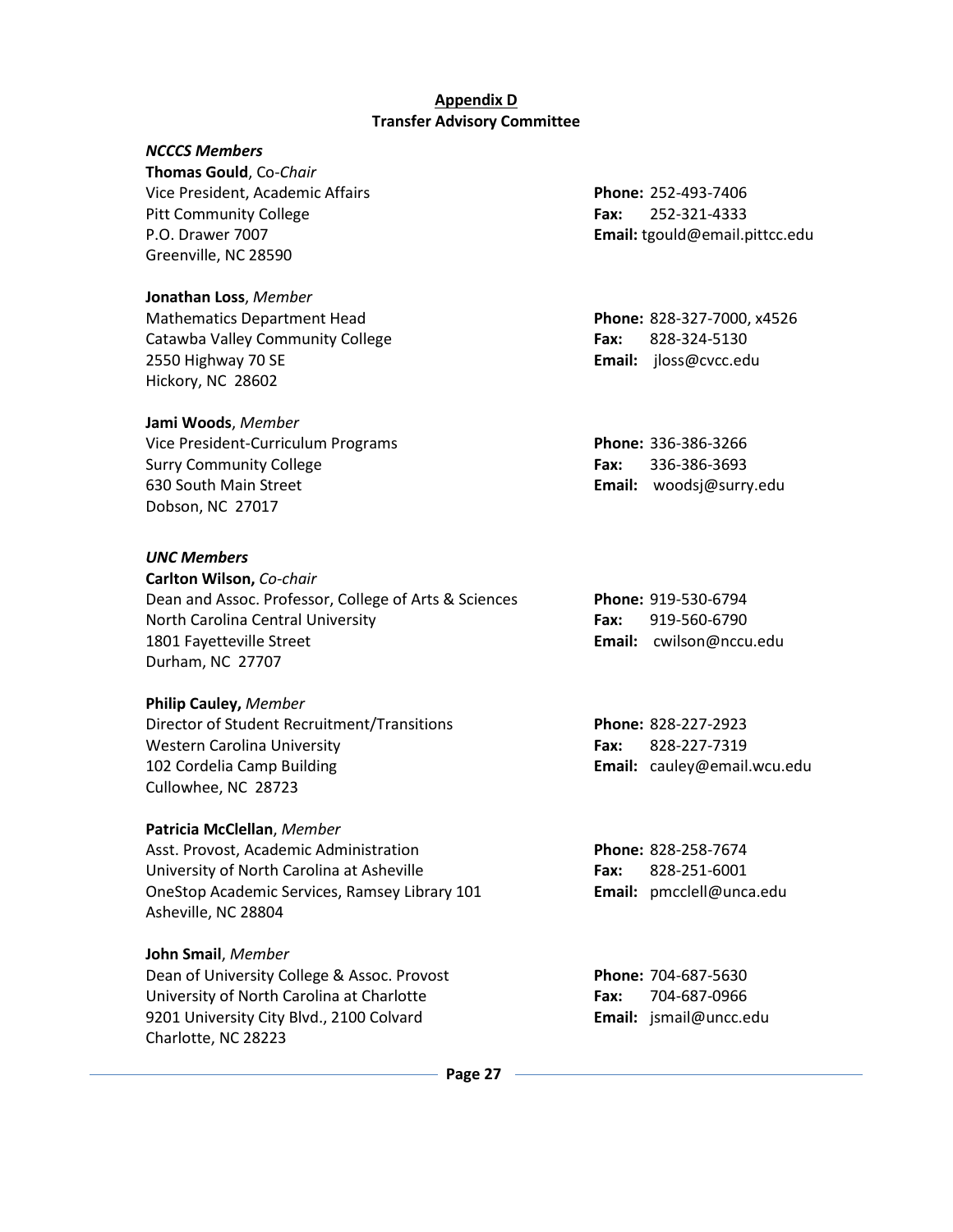### *North Carolina Community College System Representative*

**Wesley Beddard**, *Representative* Associate Vice President for Student Learning and Success **Phone:** 919-807-7098 NC Community College System Office **Fax:** 919-807-7173 5016 Mail Service Center Raleigh, NC 27699-5016 **Email:**beddardw@nccommmunitycolleges.edu

#### *University of North Carolina-General Administration Representative*

#### **Karrie Dixon**, *Representative*

Vice President for Academic and Student Success **UNC-General Administration** 910 Raleigh Road, PO Box 2688 Chapel Hill, NC 27514 **Email:** kdixon@northcarolina.edu

|             | <b>Phone: 919-843-5389</b> |
|-------------|----------------------------|
| <b>Fax:</b> | 919-962-7139               |

#### *University of North Carolina-General Administration Staff*

#### **[Bethany Meighen](mailto:bdmeighen@northcarolina.edu)**

<span id="page-27-0"></span>Director for Student Development and Association of Student Governments Advisor [UNC General Administration](http://www.northcarolina.edu/) **Phone:** 919-843-6744 P.O. Box 2688 Chapel Hill, NC 27515 **Email:** bdmeighen@northcarolina.edu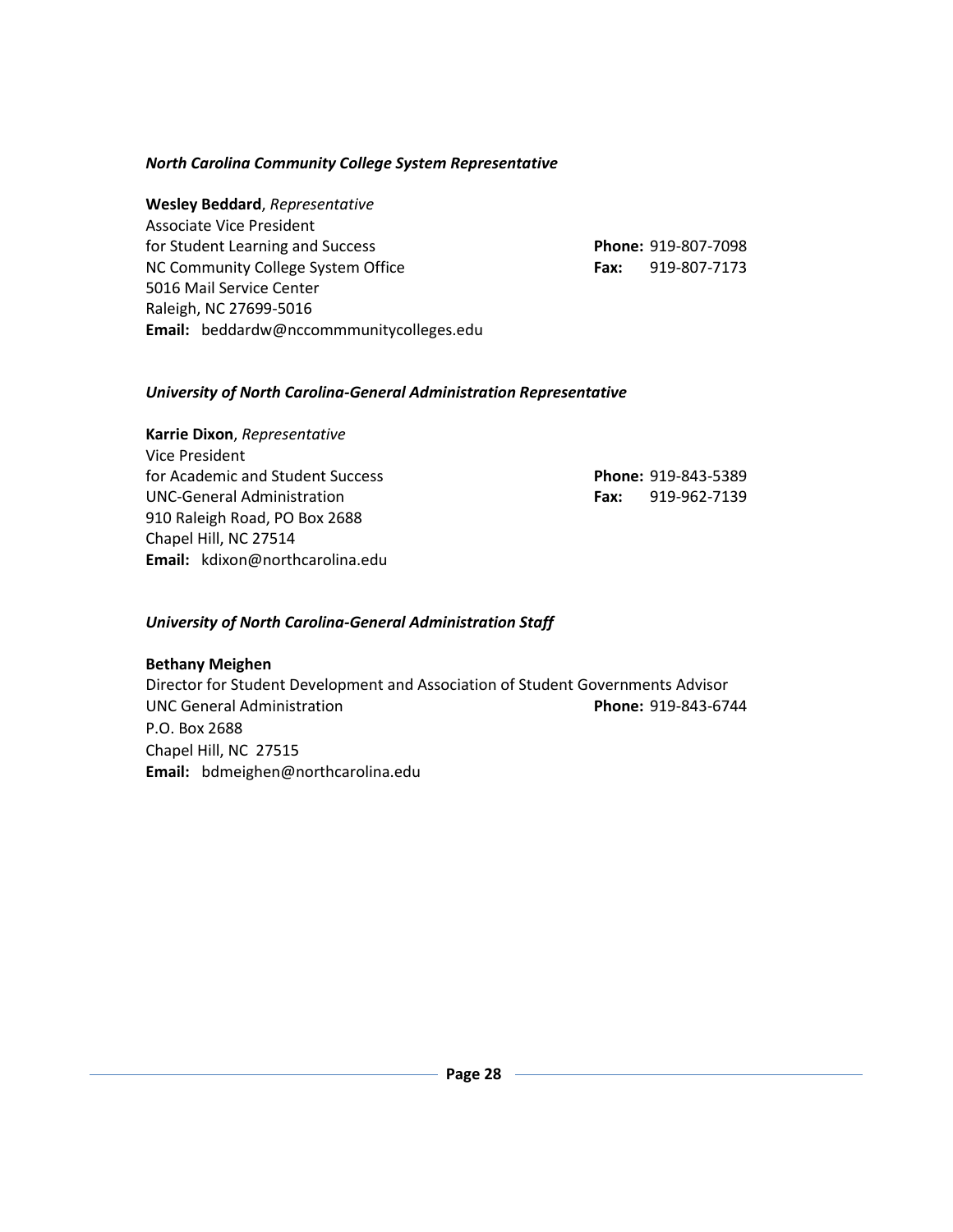# **Appendix E**

# **Comprehensive Articulation Agreement Transfer Credit Appeal Procedure**

University of North Carolina/North Carolina Community College System

**Guiding Principle**: If a student from a North Carolina Community College System (NCCCS) college believes the terms of the Comprehensive Articulation Agreement (CAA) have not been honored by a University of North Carolina (UNC) institution to which the student has been admitted, the student may invoke the CAA Transfer Credit Appeal Procedure.

## **Steps in Filing an Appeal**

### **Step #1:**

- **By the last day of classes of the first semester for which admission is offered**, the student must submit a CAA Transfer Credit Appeal Form along with any supporting documentation to the director of admission at the UNC campus to which the student has been admitted. Students first enrolling at the senior institution in a summer session must submit their appeal by the end of the subsequent fall semester.
- **The student must specify on the appeal form the specific CAA language that is in contention. Appeals that lack this information will not be considered.**
- The Director of Admission will review the appeal and respond in writing (email or letter) to the student within 15 business days.

### **Step #2:**

- If the student is not satisfied with the decision of the Director of Admission, he/she may appeal on the same form to the **Chief Academic Officer (Provost)** of the University within 15 days of written notice of the director's decision.
- The Provost will review the appeal and respond in writing (email or letter) to the student within 15 business days of receiving the student's appeal.

## **Step #3**

 If the student is not satisfied with the decision of the Provost, he/she may appeal to the Transfer Advisory Committee (TAC) subcommittee, composed of the Co-chairs, a representative from the UNC General Administration, and a representative from the NCCCS. The student must submit the appeal to the subcommittee within 15 days of the receipt of the Provost's decision. The appeal to the TAC subcommittee should be sent to: **UNC-GA Transfer Advisory Committee Member**

 **CAA Appeal, PO Box 2688, Chapel Hill, NC 27515**

 If a consensus is reached by the subcommittee, the student will be notified within 15 business days; if a consensus resolution is not reached, the appeal will be forwarded by the subcommittee to the full TAC within 10 business days. The TAC will review the appeal and notify the student of the final decision within 10 business days of receiving the appeal.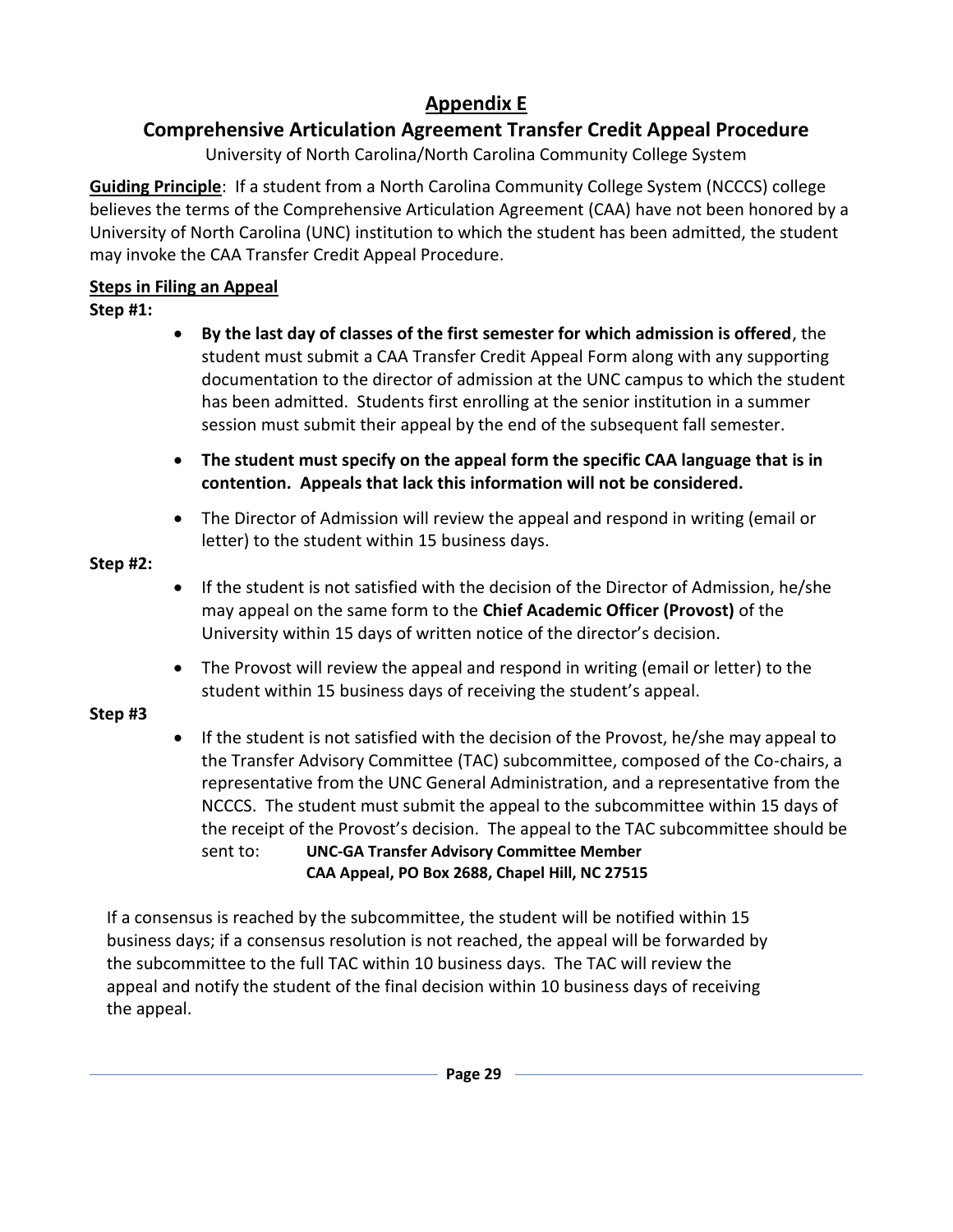# **Comprehensive Articulation Agreement Transfer Credit Appeal Procedure**

University of North Carolina/North Carolina Community College System

**Section 1: Student Information** (*to be completed by the student submitting the form*)

- The completed form and any supporting documentation **must be submitted to the UNC institution's Director of Admission by the last day of classes of the first semester for which admission is offered.**
- <span id="page-29-0"></span> You must specify the nature of the appeal and cite the specific CAA language that is in contention. Appeals that do not include this information cannot be considered.

|           | (Please print or type)                                                                                                                                                                                                           |         |       |
|-----------|----------------------------------------------------------------------------------------------------------------------------------------------------------------------------------------------------------------------------------|---------|-------|
|           |                                                                                                                                                                                                                                  |         |       |
|           |                                                                                                                                                                                                                                  | (State) | (Zip) |
|           |                                                                                                                                                                                                                                  |         |       |
|           | (Area code/Number)                                                                                                                                                                                                               |         |       |
|           |                                                                                                                                                                                                                                  |         |       |
|           | UNC institution offering admission: ________________________ beginning (semester/yr) _______                                                                                                                                     |         |       |
|           | Section 2: Basis for your appeal<br>State your concern(s), citing specific language in the CAA that is applicable to your                                                                                                        |         |       |
|           | contention. Attach supporting documents.                                                                                                                                                                                         |         |       |
| $\bullet$ | The CAA may be found at the North Carolina Community Colleges System website:<br>http://www.nccommunitycolleges.edu/academic-programs/college-transferarticulation-<br>agreements.                                               |         |       |
|           |                                                                                                                                                                                                                                  |         |       |
|           |                                                                                                                                                                                                                                  |         |       |
|           |                                                                                                                                                                                                                                  |         |       |
|           |                                                                                                                                                                                                                                  |         |       |
|           |                                                                                                                                                                                                                                  |         |       |
|           | <b>Page 30 Constant Constant Page 20 Constant Constant Constant Constant Constant Constant Constant Constant Constant Constant Constant Constant Constant Constant Constant Constant Constant Constant Constant Constant Con</b> |         |       |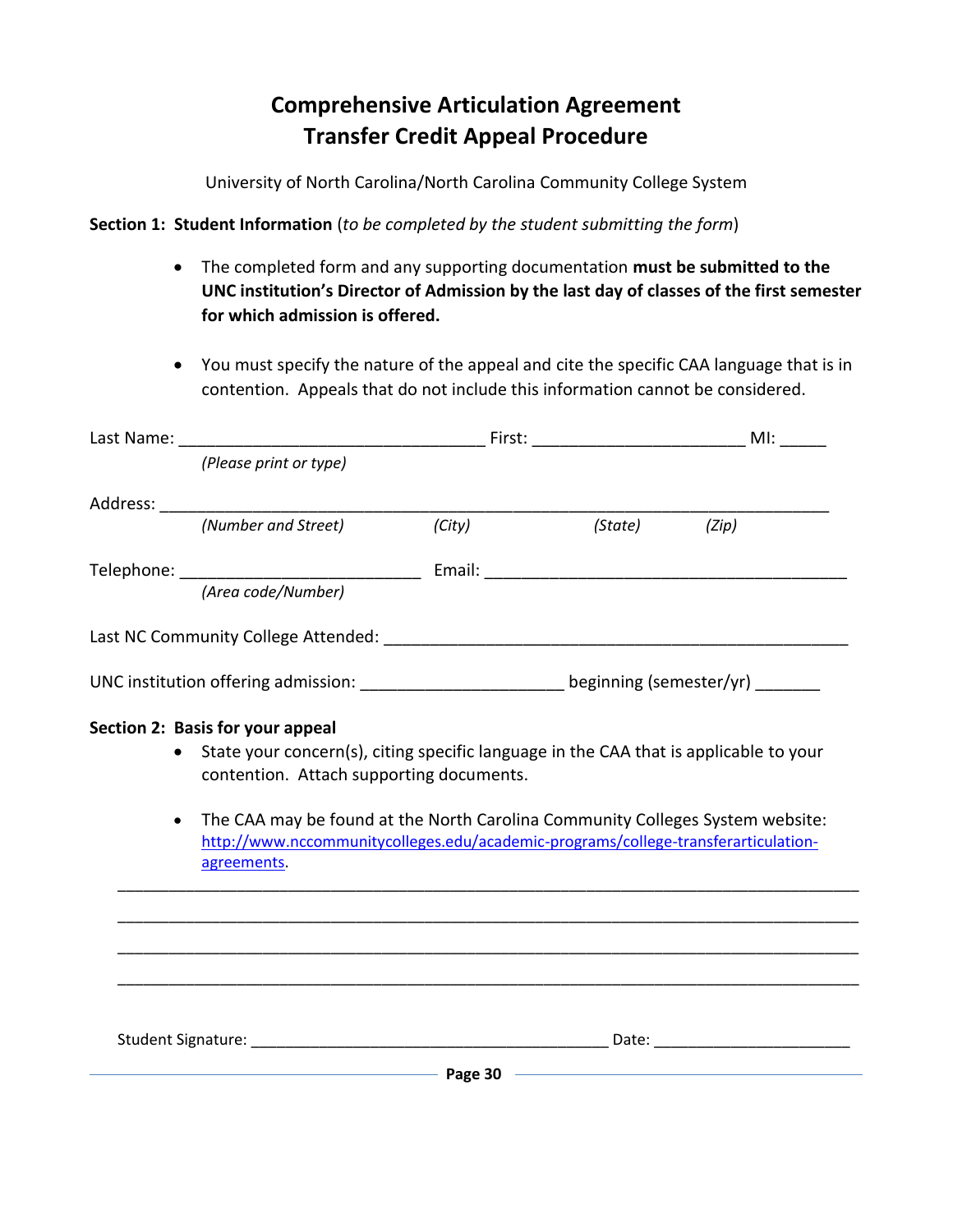## **Appendix F**

## **Associate in Arts and Associate in Science Curriculum Standards**

### Associate in Arts (A10100) **Effective Term:**

**Curriculum Standard** Summer 2016

The Associate in Arts degree shall be granted for a planned program of study consisting of a minimum of 60 semester hours of credit (SHC) of college transfer courses. Within the degree program, the institution shall include opportunities for the achievement of competence in reading, writing, oral communication, fundamental mathematical skills, and basic computer use.

Courses are approved for transfer through the Comprehensive Articulation Agreement (CAA). The CAA enables North Carolina community college graduates of two-year associate in arts programs who are admitted to constituent institutions of The University of North Carolina to transfer with junior status.

Community college graduates must obtain a grade of "C" or better in each course and an overall GPA of at least 2.0 on a 4.0 scale in order to transfer with a junior status. Courses may also transfer through bilateral agreements between institutions.

**GENERAL EDUCATION (45 SHC)**The general education common course pathway includes study in the areas of English composition; humanities and fine arts; social and behavioral sciences; natural sciences and mathematics.

#### **UNIVERSAL GENERAL EDUCATION TRANSFER COMPONENT**

*(All Universal General Education Transfer Component courses will transfer for equivalency credit.)*

#### **English Composition** (**6 SHC**)

*The following two English composition courses are required.*

|                                   | nic jonowing two English composition courses are regalled.                               |           |
|-----------------------------------|------------------------------------------------------------------------------------------|-----------|
| <b>ENG 111</b>                    | Writing & Inquiry                                                                        | $(3$ SHC) |
| <b>ENG 112</b>                    | Writing/Research in the Disciplines                                                      | (3 SHC)   |
|                                   | Select three courses from the following from at least two different disciplines (9 SHC)  |           |
| <b>Communications</b>             |                                                                                          |           |
| <b>COM 231</b>                    | <b>Public Speaking</b>                                                                   | $(3$ SHC) |
| <b>Humanities/Fine Arts</b>       |                                                                                          |           |
| <b>ART 111</b>                    | Art Appreciation                                                                         | $(3$ SHC) |
| <b>ART 114</b>                    | Art History Survey I                                                                     | (3 SHC)   |
| <b>ART 115</b>                    | Art History Survey II                                                                    | $(3$ SHC) |
| <b>ENG 231</b>                    | American Literature I                                                                    | $(3$ SHC) |
| <b>ENG 232</b>                    | American Literature II                                                                   | $(3$ SHC) |
| <b>ENG 241</b>                    | British Literature I                                                                     | (3 SHC)   |
| <b>ENG 242</b>                    | <b>British Literature II</b>                                                             | $(3$ SHC) |
| <b>MUS 110</b>                    | <b>Music Appreciation</b>                                                                | (3 SHC)   |
| <b>MUS 112</b>                    | Introduction to Jazz                                                                     | $(3$ SHC) |
| <b>PHI 215</b>                    | Philosophical Issues                                                                     | $(3$ SHC) |
| <b>PHI 240</b>                    | Introduction to Ethics                                                                   | (3 SHC)   |
| <b>Social/Behavioral Sciences</b> |                                                                                          |           |
|                                   | Select three courses from the following from at least two different disciplines (9 SHC): |           |
| <b>ECO 251</b>                    | Principles of Microeconomics                                                             | $(3$ SHC) |
| ECO 252                           | Principles of Macroeconomics                                                             | $(3$ SHC) |
| <b>HIS 111</b>                    | <b>World Civilizations I</b>                                                             | $(3$ SHC) |
| <b>HIS 112</b>                    | <b>World Civilizations II</b>                                                            | $(3$ SHC) |
| <b>HIS 131</b>                    | American History I                                                                       | (3 SHC)   |
| <b>HIS 132</b>                    | American History II                                                                      | $(3$ SHC) |
| <b>POL 120</b>                    | <b>American Government</b>                                                               | $(3$ SHC) |
|                                   |                                                                                          |           |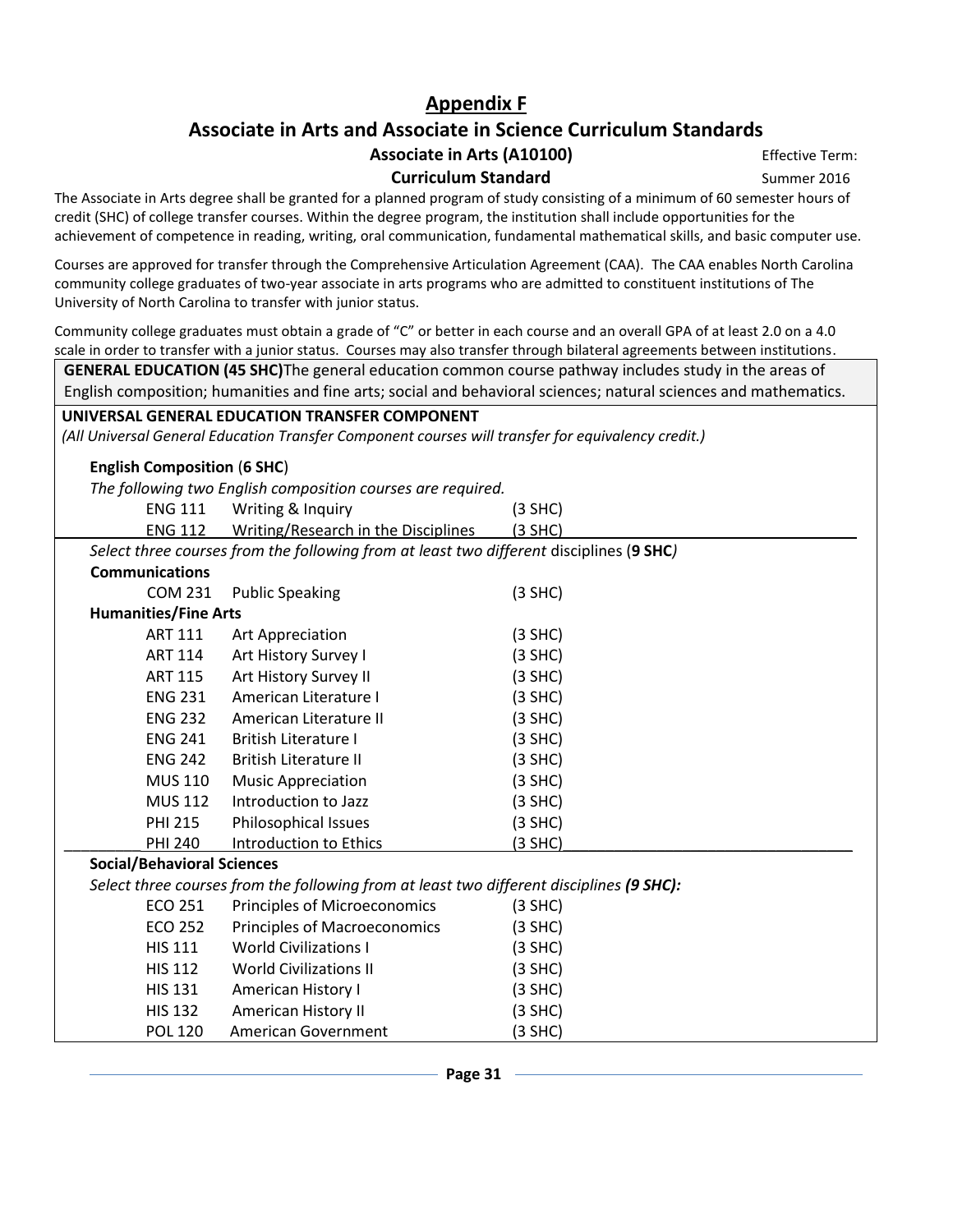| <b>PSY 150</b>                                                                                                                                                                                                                                                                                                                                                         | <b>General Psychology</b>                  |     | $(3$ SHC)                                 |  |  |  |
|------------------------------------------------------------------------------------------------------------------------------------------------------------------------------------------------------------------------------------------------------------------------------------------------------------------------------------------------------------------------|--------------------------------------------|-----|-------------------------------------------|--|--|--|
| SOC 210                                                                                                                                                                                                                                                                                                                                                                | Introduction to Sociology                  |     | $(3$ SHC)                                 |  |  |  |
|                                                                                                                                                                                                                                                                                                                                                                        |                                            |     |                                           |  |  |  |
| <b>Math (3-4 SHC)</b>                                                                                                                                                                                                                                                                                                                                                  |                                            |     |                                           |  |  |  |
| Select one course from the following:                                                                                                                                                                                                                                                                                                                                  |                                            |     |                                           |  |  |  |
| <b>MAT 143</b>                                                                                                                                                                                                                                                                                                                                                         | Quantitative Literacy                      |     | $(3$ SHC)                                 |  |  |  |
| <b>MAT 152</b>                                                                                                                                                                                                                                                                                                                                                         | <b>Statistical Methods I</b>               |     | $(4$ SHC)                                 |  |  |  |
| <b>MAT 171</b>                                                                                                                                                                                                                                                                                                                                                         | Pre-calculus Algebra                       |     | $(4$ SHC)                                 |  |  |  |
| <b>Natural Sciences (4 SHC)</b>                                                                                                                                                                                                                                                                                                                                        |                                            |     |                                           |  |  |  |
|                                                                                                                                                                                                                                                                                                                                                                        | Select 4 SHC from the following course(s): |     |                                           |  |  |  |
| AST 111                                                                                                                                                                                                                                                                                                                                                                | Descriptive Astronomy (3 SHC)              | and | AST 111A Descriptive Astronomy Lab (1SHC) |  |  |  |
| <b>AST 151</b>                                                                                                                                                                                                                                                                                                                                                         | General Astronomy I (3 SHC)                | and | AST 151A General Astronomy Lab I (1SHC)   |  |  |  |
| <b>BIO 110</b>                                                                                                                                                                                                                                                                                                                                                         | Principles of Biology                      |     | $(4$ SHC)                                 |  |  |  |
| <b>BIO 111</b>                                                                                                                                                                                                                                                                                                                                                         | <b>General Biology I</b>                   |     | $(4$ SHC)                                 |  |  |  |
| <b>CHM 151</b>                                                                                                                                                                                                                                                                                                                                                         | <b>General Chemistry I</b>                 |     | $(4$ SHC)                                 |  |  |  |
| <b>GEL 111</b>                                                                                                                                                                                                                                                                                                                                                         | <b>Introductory Geology</b>                |     | $(4$ SHC)                                 |  |  |  |
| <b>PHY 110</b>                                                                                                                                                                                                                                                                                                                                                         | Conceptual Physics (3 SHC)                 | and | PHY 110A Conceptual Physics Lab (1 SHC)   |  |  |  |
| <b>ADDITIONAL GENERAL EDUCATION HOURS (13-14 SHC)</b><br>An additional 13-14 SHC of courses should be selected from courses classified as general education within the<br>Comprehensive Articulation Agreement. Students should select these courses based on their intended major and<br>transfer university.<br><b>Total General Education Hours Required:</b><br>45 |                                            |     |                                           |  |  |  |
| <b>OTHER REQUIRED HOURS (15 SHC)</b>                                                                                                                                                                                                                                                                                                                                   |                                            |     |                                           |  |  |  |
|                                                                                                                                                                                                                                                                                                                                                                        |                                            |     |                                           |  |  |  |
| <b>Academic Transition (1 SHC)</b><br>The following course is required:<br><b>College Transfer Success</b><br>$(1$ SHC)<br><b>ACA 122</b>                                                                                                                                                                                                                              |                                            |     |                                           |  |  |  |
| An additional 14 SHC of courses should be selected from courses classified as pre-major, elective or general<br>education courses within the Comprehensive Articulation Agreement. Students should select these courses based<br>on their intended major and transfer university.                                                                                      |                                            |     |                                           |  |  |  |
| *One semester hour of credit may be included in a 61 SHC associate in arts program of study. The<br>transfer of this hour is not guaranteed.                                                                                                                                                                                                                           |                                            |     |                                           |  |  |  |

**Total Semester Hours Credit (SHC) in Program: 60-61\***

*Students must meet the receiving university's foreign language and/or health and physical education requirements, if applicable, prior to or after transfer to the senior institution.*

*SBCC and BOG approved 02/21/14; Revised by TAC on 12/02/15.*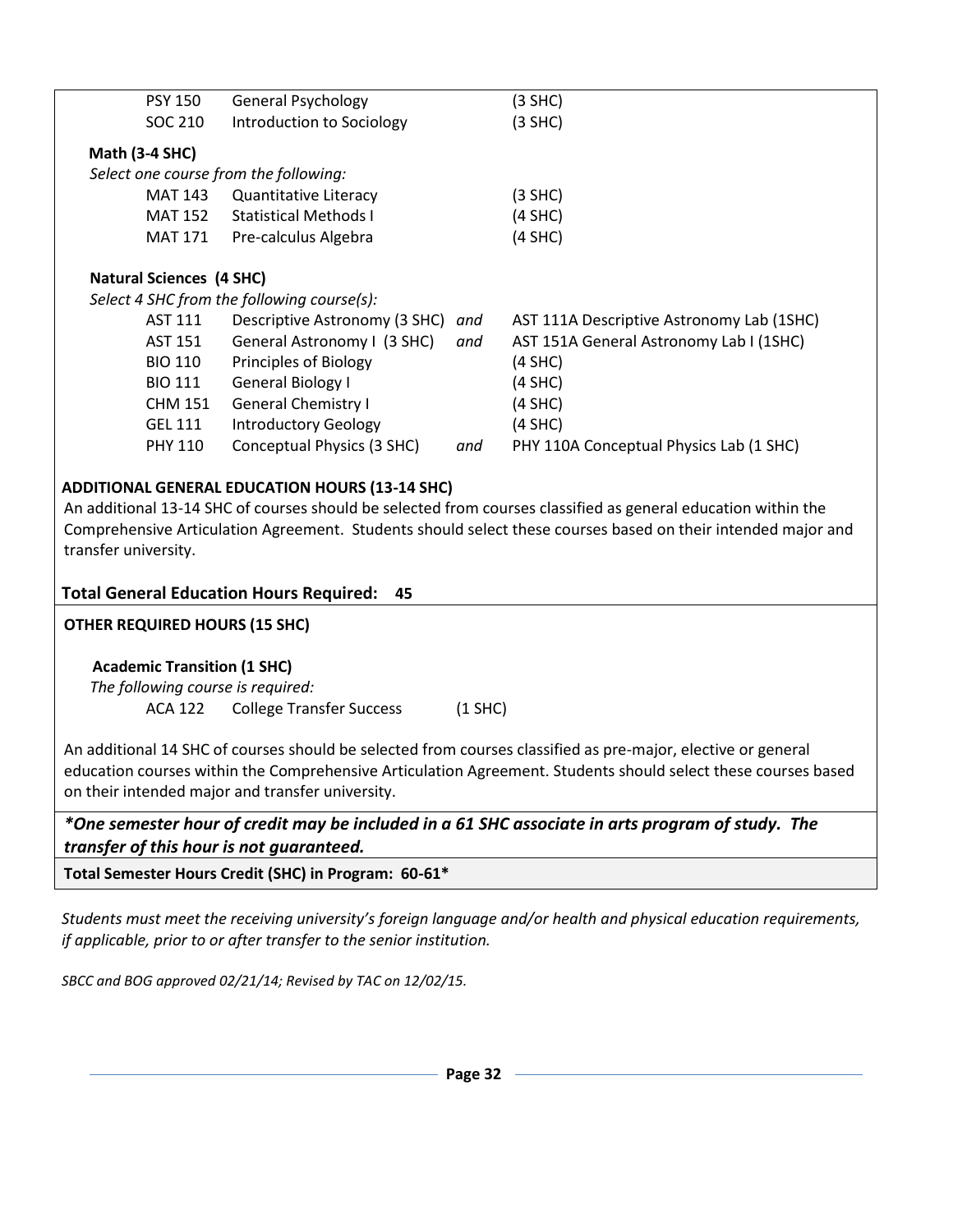### Associate in Science (A10400) **Effective Term: Curriculum Standard** Summer 2016

The Associate in Science degree shall be granted for a planned program of study consisting of a minimum of 60 semester hours of credit (SHC) of college transfer courses. Within the degree program, the institution shall include opportunities for the achievement of competence in reading, writing, oral communication, fundamental mathematical skills, and the basic computer use.

Courses are approved for transfer through the Comprehensive Articulation Agreement (CAA). The CAA enables North Carolina community college graduates of two-year associate in science programs who are admitted to constituent institutions of The University of North Carolina to transfer with junior status.

Community college graduates must obtain a grade of "C" or better in each course and an overall GPA of at least 2.0 on a 4.0 scale in order to transfer with a junior status. Courses may also transfer through bilateral agreements between institutions.

**GENERAL EDUCATION (45 SHC)** The general education common course pathway includes study in the areas of English composition; humanities and fine arts; social and behavioral sciences; natural sciences and mathematics.

|                                                                                                                             | UNIVERSAL GENERAL EDUCATION TRANSFER COMPONENT                                        |           |  |  |  |  |
|-----------------------------------------------------------------------------------------------------------------------------|---------------------------------------------------------------------------------------|-----------|--|--|--|--|
| (All Universal General Education Transfer Component courses will transfer for equivalency credit.)                          |                                                                                       |           |  |  |  |  |
| English Composition (6 SHC) The following two English composition courses are required.                                     |                                                                                       |           |  |  |  |  |
| <b>ENG 111</b>                                                                                                              | Writing & Inquiry                                                                     | $(3$ SHC) |  |  |  |  |
| <b>ENG 112</b>                                                                                                              | Writing/Research in the Disciplines                                                   | $(3$ SHC) |  |  |  |  |
|                                                                                                                             |                                                                                       |           |  |  |  |  |
|                                                                                                                             | Select two courses from the following from at least two different disciplines (6 SHC) |           |  |  |  |  |
| <b>Communications</b>                                                                                                       |                                                                                       |           |  |  |  |  |
| <b>COM 231</b>                                                                                                              | <b>Public Speaking</b>                                                                | $(3$ SHC) |  |  |  |  |
| <b>Humanities/Fine Arts</b>                                                                                                 |                                                                                       |           |  |  |  |  |
| <b>ART 111</b>                                                                                                              | Art Appreciation                                                                      | $(3$ SHC) |  |  |  |  |
| <b>ART 114</b>                                                                                                              | Art History Survey I                                                                  | $(3$ SHC) |  |  |  |  |
| <b>ART 115</b>                                                                                                              | Art History Survey II                                                                 | $(3$ SHC) |  |  |  |  |
| <b>ENG 231</b>                                                                                                              | American Literature I                                                                 | $(3$ SHC) |  |  |  |  |
| <b>ENG 232</b>                                                                                                              | American Literature II                                                                | $(3$ SHC) |  |  |  |  |
| <b>ENG 241</b>                                                                                                              | <b>British Literature I</b>                                                           | $(3$ SHC) |  |  |  |  |
| <b>ENG 242</b>                                                                                                              | <b>British Literature II</b>                                                          | $(3$ SHC) |  |  |  |  |
| <b>MUS 110</b>                                                                                                              | <b>Music Appreciation</b>                                                             | $(3$ SHC) |  |  |  |  |
| <b>MUS 112</b>                                                                                                              | Introduction to Jazz                                                                  | $(3$ SHC) |  |  |  |  |
| <b>PHI 215</b>                                                                                                              | Philosophical Issues                                                                  | $(3$ SHC) |  |  |  |  |
| <b>PHI 240</b>                                                                                                              | Introduction to Ethics                                                                | $(3$ SHC) |  |  |  |  |
|                                                                                                                             |                                                                                       |           |  |  |  |  |
| <b>Social/Behavioral Sciences (6 SHC)</b><br>Select two courses from the following from at least two different disciplines: |                                                                                       |           |  |  |  |  |
| ECO 251                                                                                                                     | Principles of Microeconomics                                                          | $(3$ SHC) |  |  |  |  |
| <b>ECO 252</b>                                                                                                              | <b>Principles of Macroeconomics</b>                                                   | $(3$ SHC) |  |  |  |  |
| <b>HIS 111</b>                                                                                                              | <b>World Civilizations I</b>                                                          | $(3$ SHC) |  |  |  |  |
| <b>HIS 112</b>                                                                                                              | <b>World Civilizations II</b>                                                         | $(3$ SHC) |  |  |  |  |
| <b>HIS 131</b>                                                                                                              | American History I                                                                    | $(3$ SHC) |  |  |  |  |
| <b>HIS 132</b>                                                                                                              | American History II                                                                   | $(3$ SHC) |  |  |  |  |
| <b>POL 120</b>                                                                                                              | <b>American Government</b>                                                            | $(3$ SHC) |  |  |  |  |
|                                                                                                                             |                                                                                       |           |  |  |  |  |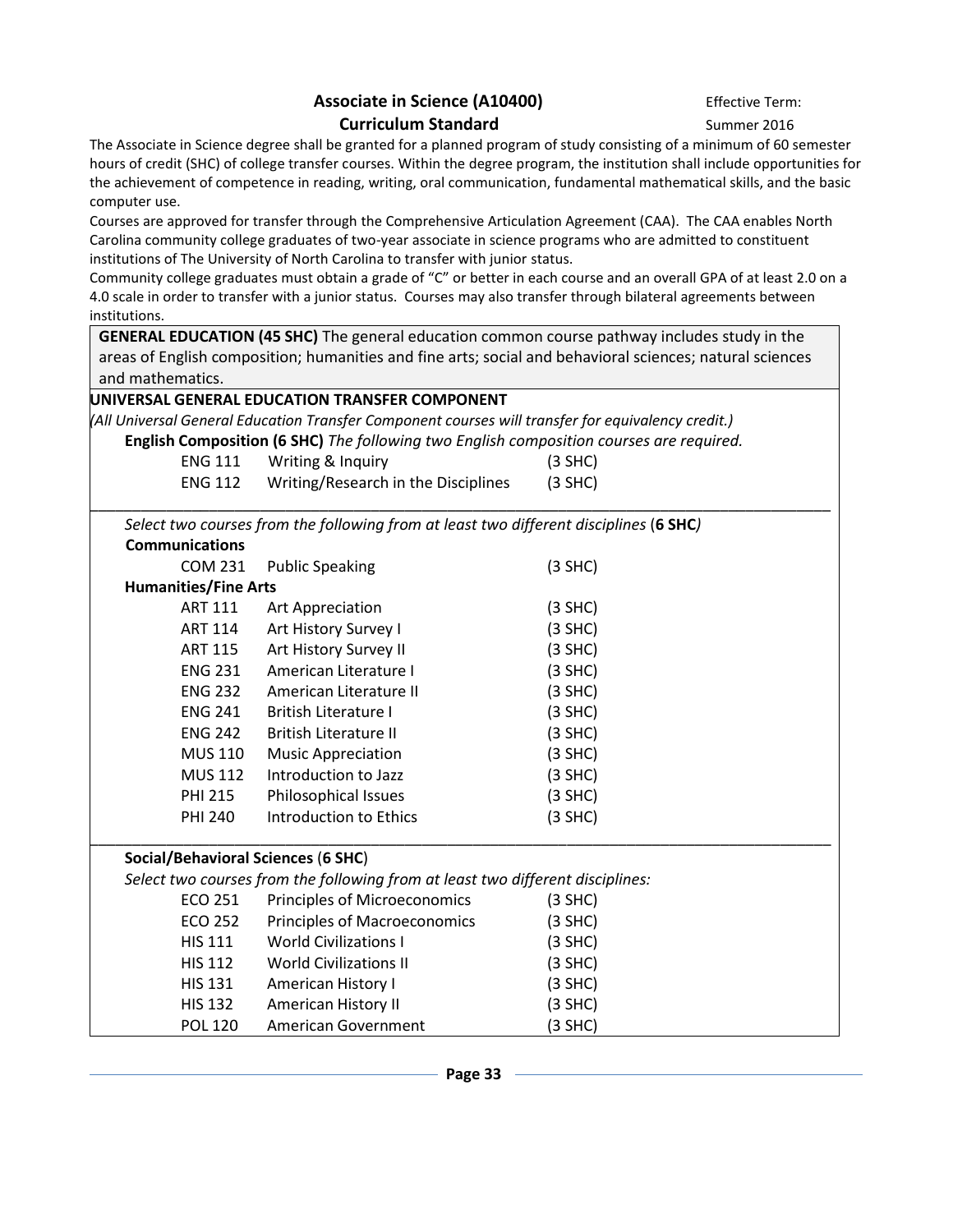| <b>PSY 150</b>                                                                                       | <b>General Psychology</b>                         |                                    | $(3$ SHC)                                                                                                                                                                                         |  |  |  |  |
|------------------------------------------------------------------------------------------------------|---------------------------------------------------|------------------------------------|---------------------------------------------------------------------------------------------------------------------------------------------------------------------------------------------------|--|--|--|--|
| <b>SOC 210</b>                                                                                       | Introduction to Sociology                         |                                    | $(3$ SHC)                                                                                                                                                                                         |  |  |  |  |
| Math (8 SHC)                                                                                         |                                                   |                                    |                                                                                                                                                                                                   |  |  |  |  |
| Select two courses from the following:                                                               |                                                   |                                    |                                                                                                                                                                                                   |  |  |  |  |
| <b>MAT 171</b>                                                                                       | Precalculus Algebra                               |                                    | $(4$ SHC)                                                                                                                                                                                         |  |  |  |  |
| <b>MAT 172</b>                                                                                       | Pre-calculus Trigonometry                         |                                    | $(4$ SHC)                                                                                                                                                                                         |  |  |  |  |
| <b>MAT 263</b>                                                                                       | <b>Brief Calculus</b>                             |                                    | $(4$ SHC)                                                                                                                                                                                         |  |  |  |  |
| <b>MAT 271</b>                                                                                       | Calculus I                                        |                                    | $(4$ SHC)                                                                                                                                                                                         |  |  |  |  |
| <b>MAT 272</b>                                                                                       | Calculus II                                       |                                    | $(4$ SHC)                                                                                                                                                                                         |  |  |  |  |
| <b>Natural Sciences (8 SHC)</b>                                                                      |                                                   |                                    |                                                                                                                                                                                                   |  |  |  |  |
| Select 8 SHC from the following course(s):                                                           |                                                   |                                    |                                                                                                                                                                                                   |  |  |  |  |
|                                                                                                      | AST 151 General Astronomy I (3 SHC)               | and                                | AST 151A General Astronomy Lab I (1SHC)                                                                                                                                                           |  |  |  |  |
|                                                                                                      | <b>BIO 110 Principles of Biology</b>              |                                    | $(4$ SHC)                                                                                                                                                                                         |  |  |  |  |
| BIO 111 General Biology I (4 SHC)<br>and                                                             |                                                   | BIO 112 General Biology II (4 SHC) |                                                                                                                                                                                                   |  |  |  |  |
|                                                                                                      | CHM 151 General Chemistry I (4 SHC)               | and                                | CHM 152 General Chemistry II (4 SHC)                                                                                                                                                              |  |  |  |  |
| <b>GEL 111 Introductory Geology</b>                                                                  |                                                   |                                    | $(4$ SHC)                                                                                                                                                                                         |  |  |  |  |
| PHY 110 Conceptual Physics (3 SHC)                                                                   |                                                   | and                                | PHY 110A Conceptual Physics Lab (1 SHC)                                                                                                                                                           |  |  |  |  |
| PHY 151 College Physics I (4 SHC)                                                                    |                                                   | and                                | PHY 152 College Physics II (4 SHC)                                                                                                                                                                |  |  |  |  |
|                                                                                                      | PHY 251 General Physics I (4 SHC)                 | and                                | PHY 252 General Physics II (4 SHC)                                                                                                                                                                |  |  |  |  |
| <b>ADDITIONAL GENERAL EDUCATION HOURS (11 SHC)</b>                                                   |                                                   |                                    |                                                                                                                                                                                                   |  |  |  |  |
|                                                                                                      |                                                   |                                    |                                                                                                                                                                                                   |  |  |  |  |
|                                                                                                      |                                                   |                                    | An additional 11 SHC of courses should be selected from courses classified as general education<br>within the Comprehensive Articulation Agreement. Students should select these courses based on |  |  |  |  |
|                                                                                                      |                                                   |                                    |                                                                                                                                                                                                   |  |  |  |  |
| their intended major and transfer university.                                                        |                                                   |                                    |                                                                                                                                                                                                   |  |  |  |  |
|                                                                                                      | <b>Total General Education Hours Required: 45</b> |                                    |                                                                                                                                                                                                   |  |  |  |  |
| <b>OTHER REQUIRED HOURS (15 SHC)</b>                                                                 |                                                   |                                    |                                                                                                                                                                                                   |  |  |  |  |
|                                                                                                      |                                                   |                                    |                                                                                                                                                                                                   |  |  |  |  |
| <b>Academic Transition (1 SHC)</b>                                                                   |                                                   |                                    |                                                                                                                                                                                                   |  |  |  |  |
| The following course is required:                                                                    |                                                   |                                    |                                                                                                                                                                                                   |  |  |  |  |
|                                                                                                      | <b>ACA 122 College Transfer Success</b>           |                                    | $(1$ SHC)                                                                                                                                                                                         |  |  |  |  |
| An additional 14 SHC of courses should be selected from courses classified as pre-major, elective or |                                                   |                                    |                                                                                                                                                                                                   |  |  |  |  |
| general education courses within the Comprehensive Articulation Agreement. Students should select    |                                                   |                                    |                                                                                                                                                                                                   |  |  |  |  |
| these courses based on their intended major and transfer university.                                 |                                                   |                                    |                                                                                                                                                                                                   |  |  |  |  |
| *One semester hour of credit may be included in a 61 SHC associate in science program of study. The  |                                                   |                                    |                                                                                                                                                                                                   |  |  |  |  |
| transfer of this hour is not guaranteed.                                                             |                                                   |                                    |                                                                                                                                                                                                   |  |  |  |  |
| Total Semester Hours Credit (SHC) in Program: 60-61*                                                 |                                                   |                                    |                                                                                                                                                                                                   |  |  |  |  |

*Students must meet the receiving university's foreign language and/or health and physical education requirements, if applicable, prior to or after transfer to the senior institution.*

*SBCC and BOG approved 02/21/14; Revised by TAC on 12/02/15.*